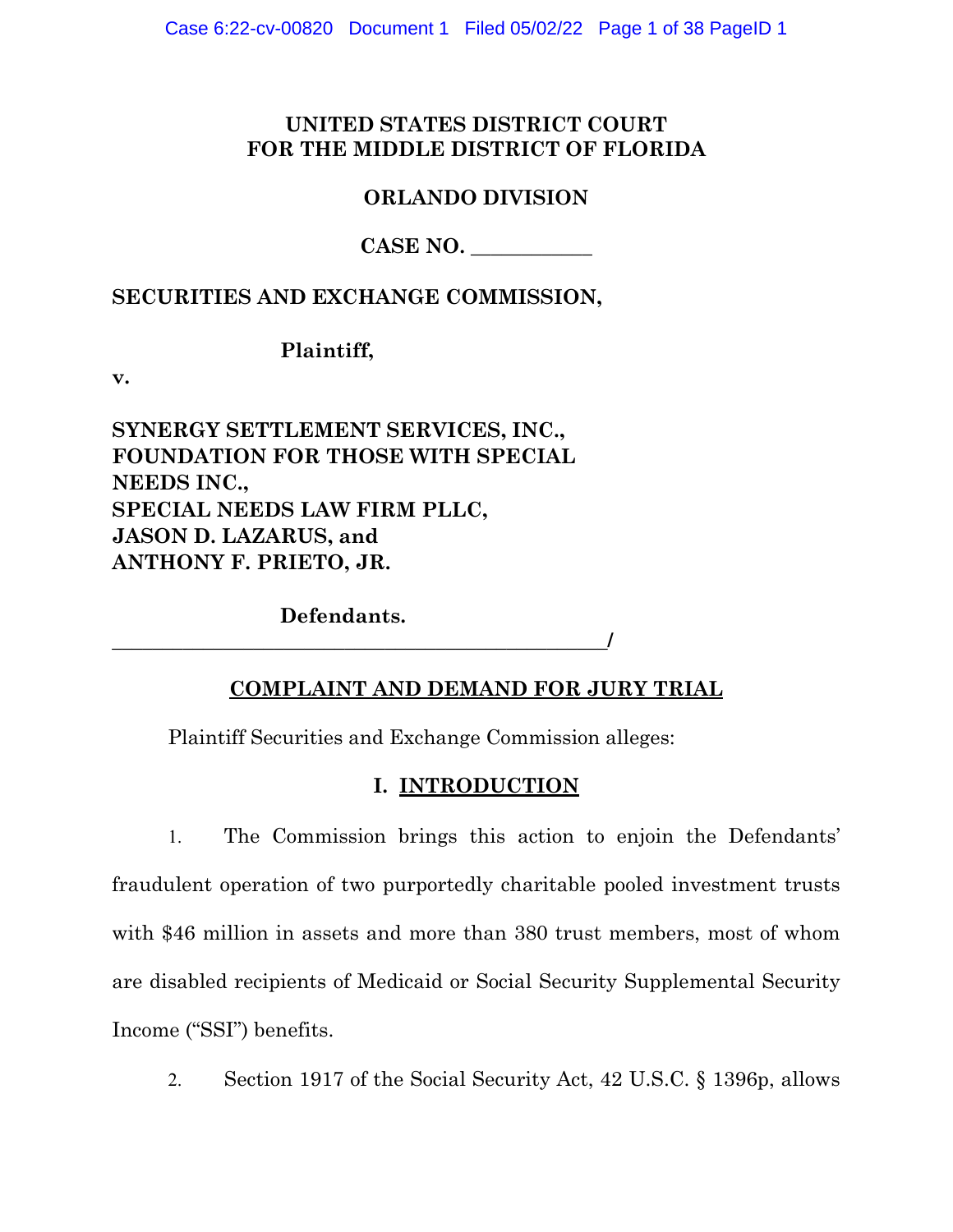Medicaid and SSI recipients to remain eligible for benefits despite receiving assets (such as awards or settlements in personal injury lawsuits) that would otherwise disqualify them from receiving that government assistance, as long as they place those assets in an irrevocable trust established and managed by a non-profit association.

3. From no later than May 2015 through the present, the Defendants have marketed, sold investments in, and operated two pooled investment trusts purportedly established and managed by a non-profit entity as required by Section 1396p. In reality, however, the entity named as the trustee of the two trusts, Defendant Foundation for Those with Special Needs, Inc., ("Foundation") is a shell corporation with no operations or employees.

4. Defendants Synergy Settlement Services, Inc. ("Synergy"), Jason D. Lazarus, and Anthony F. Prieto, Jr. have installed the Foundation as a nominee trustee to attempt to hide the fact that Synergy, a for-profit corporation, Lazarus and Prieto perform all the trustee functions and profit from the trusts' operations by collecting all fees and other funds stemming from operating the trusts.

5. The Defendants' operation of the pooled trusts has violated the antifraud and registration provisions of the federal securities laws in several ways. First, Synergy, Lazarus, Prieto, and Defendant Special Needs Law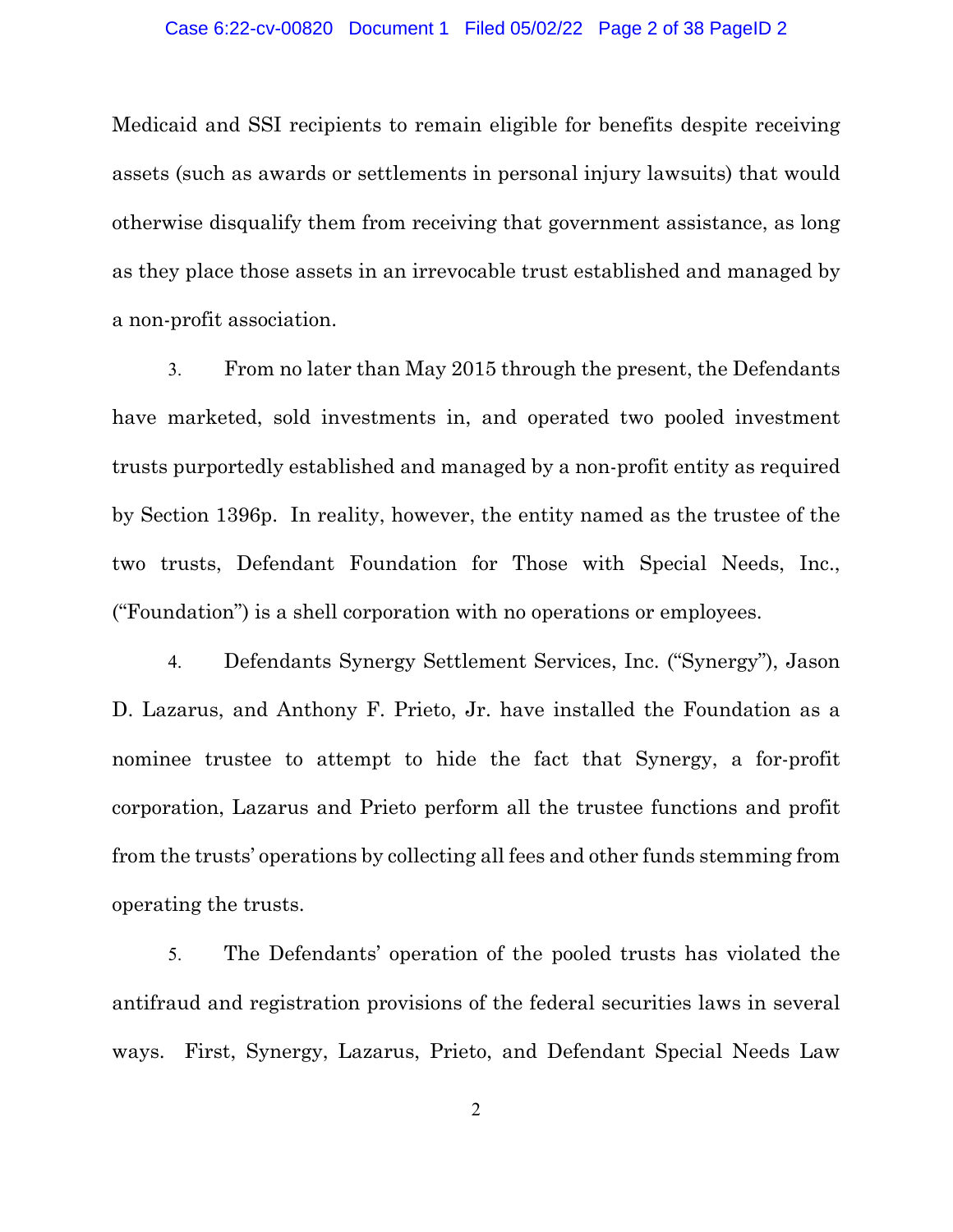Firm, PLLC ("the Law Firm") have misrepresented to potential trust beneficiaries that they would be joining a trust managed by a non-profit association under Section 1396p, and therefore would remain eligible for Medicaid and SSI benefits. To the contrary, because Synergy, Lazarus, and Prieto operated and managed the trusts for their own profit, they created a situation where the trust funds could count as beneficiaries' assets and jeopardize their Medicaid and SSI benefits.

6. Synergy, Lazarus, and Prieto have lied about the for-profit operation and management of the trusts to beneficiaries, the Internal Revenue Service, and the Social Security Administration ("SSA"), through emails, firm brochures, marketing materials, trust documents and operating agreements, among other documents.

7. In addition, Synergy, Lazarus, and Prieto improperly diverted all trustee fees, which come directly from beneficiaries' accounts, to Synergy. These Defendants also improperly used funds from deceased beneficiaries' accounts to reimburse themselves for employee salaries and other expenses, as well as to make donations to trial lawyers' and other organizations that violated their representations to the IRS and beneficiaries that they would only use such funds to further the trusts' mission to help the disabled.

8. Synergy, Lazarus, and Prieto have also misled beneficiaries with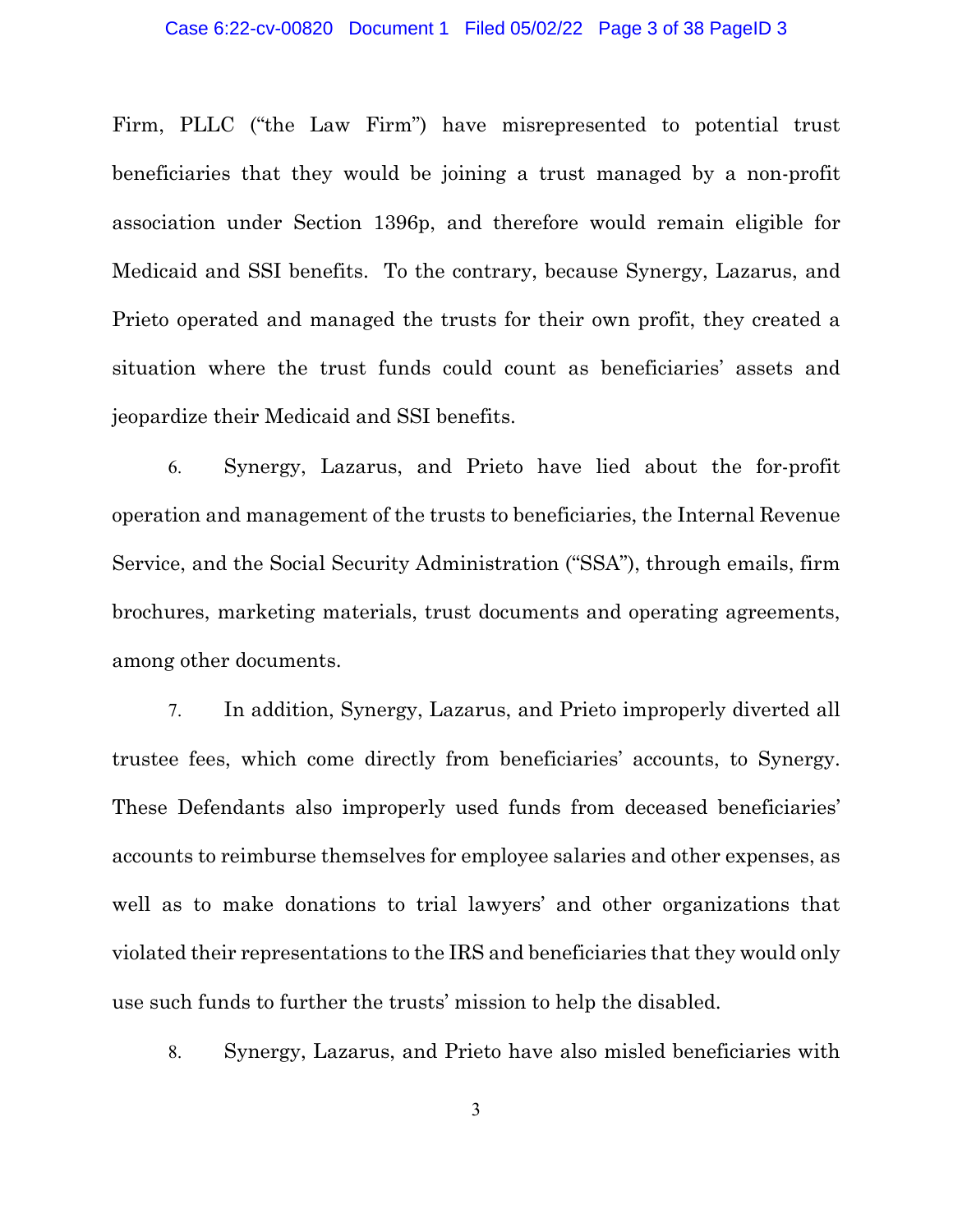#### Case 6:22-cv-00820 Document 1 Filed 05/02/22 Page 4 of 38 PageID 4

respect to the investment of the pooled trusts' assets. From 2015 to 2017, the Defendants did not tell beneficiaries they were investing their money in a certain class of mutual fund that doubled the fees the Defendants told the beneficiaries they were paying.

9. The trusts are invested in securities, and the trust instruments are securities the Defendants are offering and selling to beneficiaries. Because the trusts are not operated and managed by a non-profit association, they do not qualify for exemptions from registration available to charitable organizations under the securities laws, and the Defendants have violated the registration requirements by offering and selling investments in the trusts without registering the offerings with the Commission.

10. As a result of this conduct, the Defendants have violated Sections 5(a), 5(c) and 17(a) of the Securities Act of 1933 ("Securities Act"), 15 U.S.C. §§ 77e(a), 77e(c), 77q(a); Section 10(b) and Rule 10b-5 of the Securities Exchange Act of 1934 ("Exchange Act"), 15 U.S.C. § 78j(b) and 17 C.F.R. § 240.10b-5; and/or Sections 206(1), 206(2) and 206(4) and Rule 206(4)-8 of the Investment Advisers Act of 1940 ("Advisers Act"), 15 U.S.C. § 80b-6(1), (2), (4) and 17 C.F.R. § 275.206(4)-8.

11. The Commission requests that the Court enter orders: (i) permanently restraining and enjoining the Defendants from violating these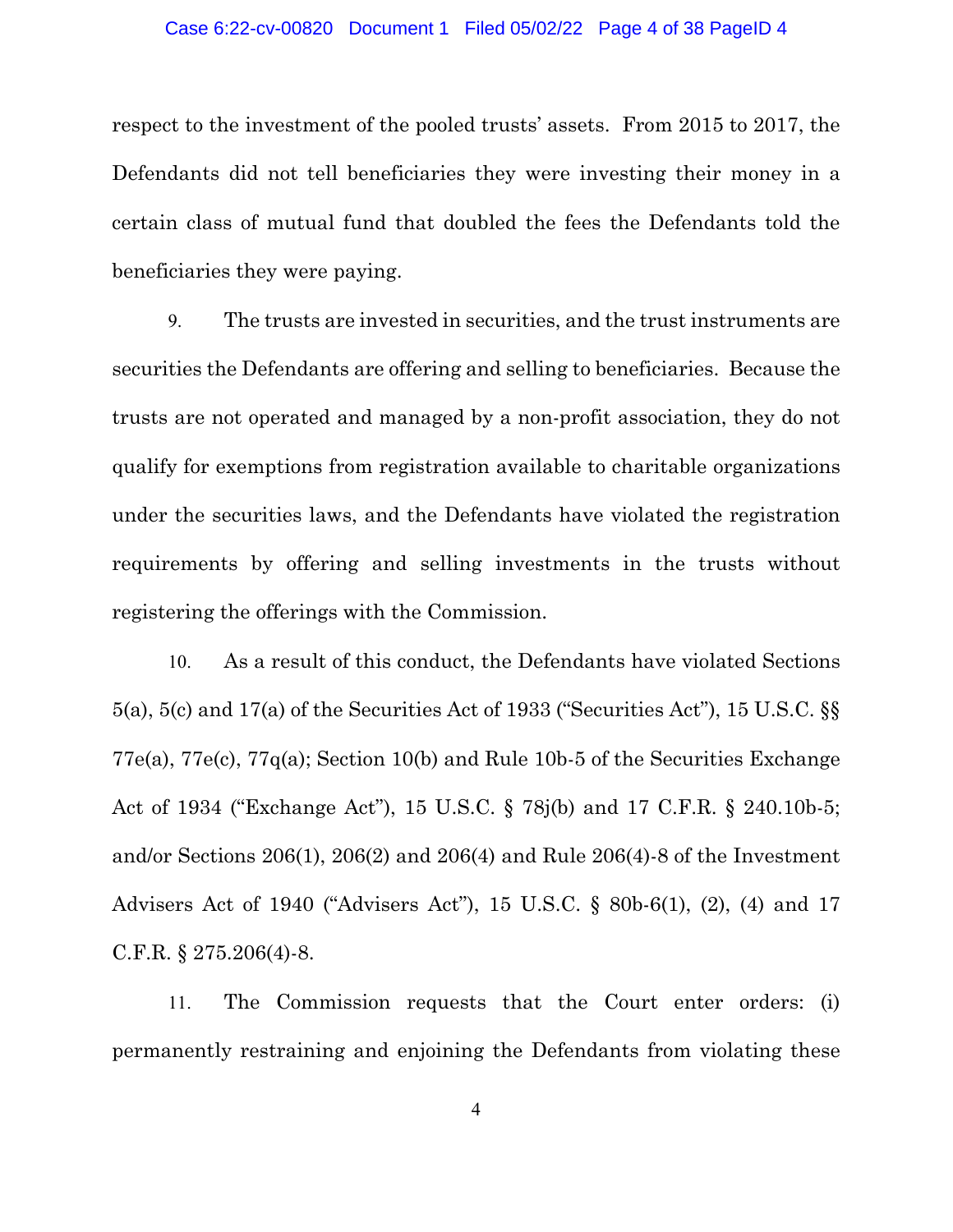provisions of the federal securities laws; (ii) directing the Defendants to pay disgorgement with prejudgment interest; and (iii) directing Synergy, the Law Firm, Lazarus and Prieto to pay civil money penalties.

#### **II. DEFENDANTS AND OTHER RELEVANT ENTITIES**

## **A. Defendants**

12. **Synergy** is a Florida for-profit corporation with its principal place of business in Orlando, Florida.

13. **Foundation** is a Florida non-profit 501(c)(3) private foundation with its principal place of business in Orlando, Florida.

14. **The Law Firm** is a Florida professional limited liability corporation with its principal place of business in Orlando, Florida.

15. **Lazarus**, age 52, of Orlando, Florida, is an attorney licensed to practice in the State of Florida. Lazarus is the chief executive officer and largest shareholder of Synergy, sole owner of and practitioner at the Law Firm, and president and a director of the Foundation.

16. **Prieto**, age 48, of Tampa, Florida, is a Certified Financial Planner and an investment adviser representative of an investment adviser registered with the Commission. Prieto is president and a minority owner of Synergy, and a director of the Foundation. Prieto was an officer of the Foundation until March 2017.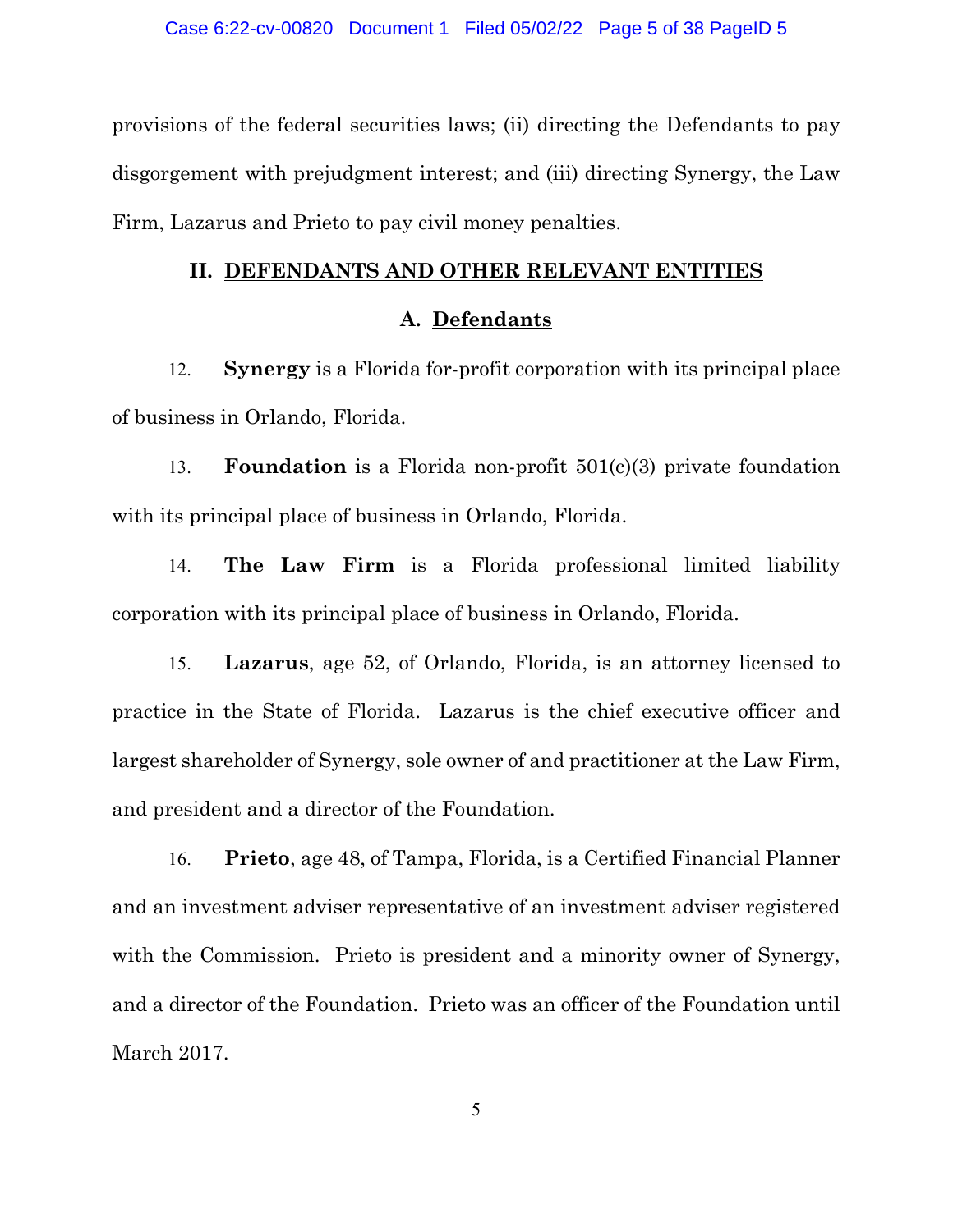### **B. Other Relevant Entities**

17. **Settlement Solutions National Pooled Trust ("SSNPT")** is a special needs pooled trust for disabled individuals that purports to preserve their Medicaid and SSI benefits pursuant to Section 1396p. As of April 3, 2022, SSNPT had 316 beneficiaries and total assets of approximately \$30.7 million. Since May 2015, Foundation has been the named trustee of SSNPT.

18. **Settlement Management National Pooled Trust ("SMNPT")**  is a pooled trust for personal injury victims, often minors and incompetents in lieu of guardianship proceedings. Per its master trust agreement, "[t]he purpose of [SMNPT] is to provide a vehicle for investment management" for its beneficiaries. The trustee may, in its discretion, place beneficiaries in a Section 1396p trust to qualify for Medicaid or SSI. As of April 3, 2022, SMNPT had 65 beneficiaries and total assets of approximately \$15.5 million. Since March 2016, Foundation has been the named trustee of SMNPT.

## **III. JURISDICTION AND VENUE**

19. The Court has jurisdiction over this action pursuant to Sections 20(b), 20(d)(1) and 22(a) of the Securities Act, 15 U.S.C. §§ 77t(b), 77t(d)(1) and 77v(a); Sections 21(d), 21(e) and 27(a) of the Exchange Act, 15 U.S.C. §§ 78u(d), 78u(e) and 78aa(a); and Sections 209 and 214 of the Advisers Act, 15 U.S.C. §§ 80b-9 and 80b-14.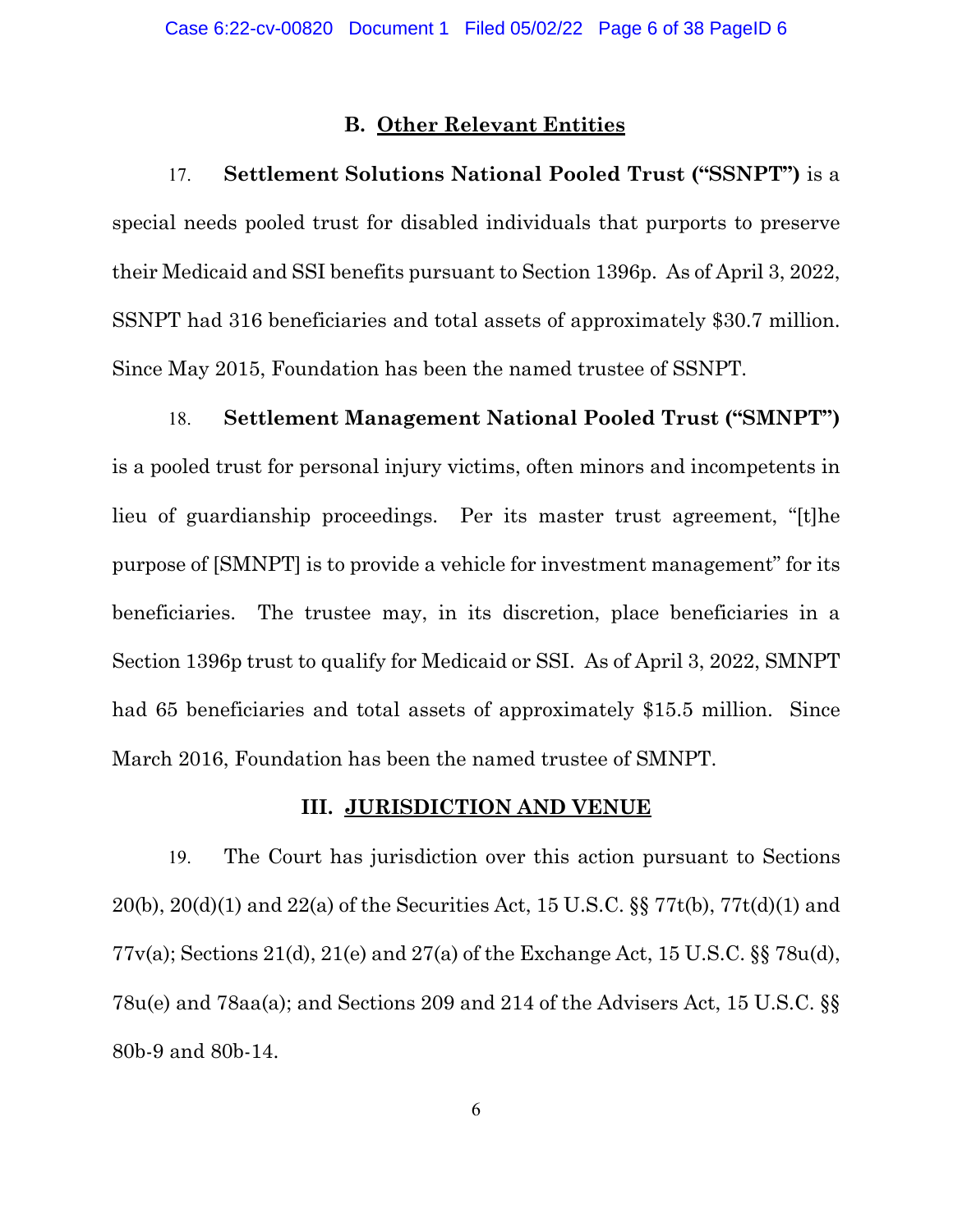#### Case 6:22-cv-00820 Document 1 Filed 05/02/22 Page 7 of 38 PageID 7

20. The Court has personal jurisdiction over the Defendants and venue is proper in this District because, among other things, the Defendants reside and transact business in this District. They also participated in the offer, purchase, or sale of securities in this District, and many of their acts and transactions constituting the violations alleged in this Complaint occurred in this District. In addition, venue is proper in this District under 28 U.S.C. § 1391 because a substantial part of the events giving rise to the Commission's claims occurred here.

21. In connection with the conduct alleged in this Complaint, the Defendants, directly and indirectly, singly or in concert with others, have made use of the means or instrumentalities of interstate commerce, the means or instruments of transportation or communication in interstate commerce, and of the mails.

## **IV. FACTUAL ALLEGATIONS**

### **A. Special Needs Pooled Trusts**

22. Virtually all of the SSNPT or SMNPT beneficiaries are disabled or incompetent individuals or minors who have received awards or settlements in personal injury lawsuits. Section 1396p permits Medicaid and SSI recipients to retain their benefits despite receiving assets from these awards or settlements that would otherwise place them above the income eligibility limits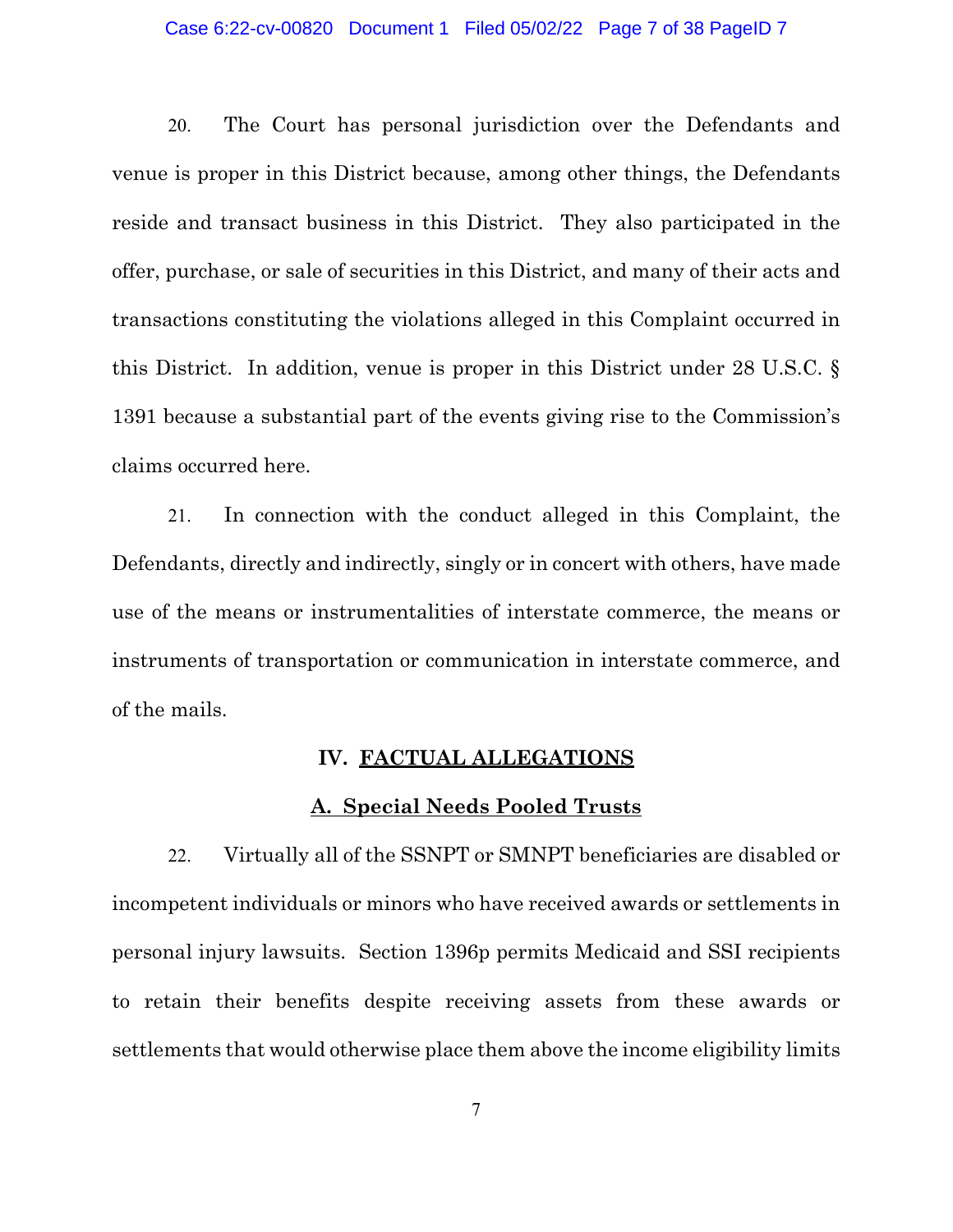#### Case 6:22-cv-00820 Document 1 Filed 05/02/22 Page 8 of 38 PageID 8

for the government assistance.

23. To retain eligibility for benefits under Section 1396p, the beneficiaries must place the assets they receive in an irrevocable pooled trust established and managed by a non-profit association. The beneficiaries can then get approval from the trustee to use the assets for certain types of expenses governed by the statute to supplement their Medicaid or SSI benefits.

24. Section 1396p expressly permits the assets of such trusts to be pooled for investment purposes, but the assets of each beneficiary must be held in a separate sub-account to be distributed by the trustee for the sole benefit of that beneficiary.

25. Upon the beneficiary's death, the trusts may retain the subaccount balance ("retained funds") depending on the requirements of state law, whether the beneficiaries have designated remainder beneficiaries, and the language of the trust documents. Trusts that keep retained funds must use them in keeping with the representations in trust documents and the legal obligations of special needs pooled trusts and their trustees.

26. The SSA maintains a Program Operations Manual System ("POMS") with policy statements, guidelines for Section 1396p pooled trust operations, and interpretations of relevant laws. The POMS allows non-profit trustees to use the services of other entities to help manage the trusts.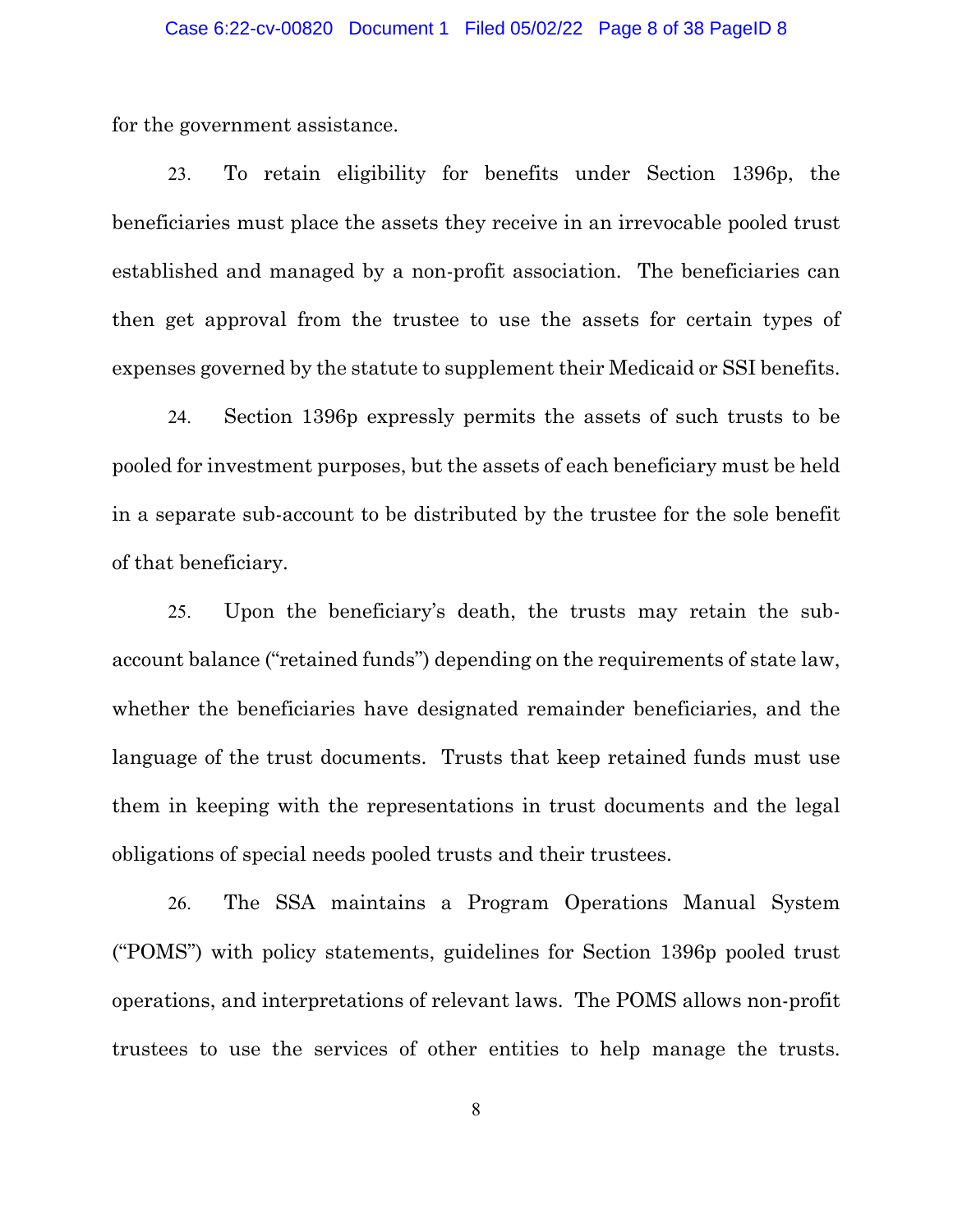#### Case 6:22-cv-00820 Document 1 Filed 05/02/22 Page 9 of 38 PageID 9

However, under the POMS "[i]f a non-profit association employs the services of a for-profit entity, the non-profit association must maintain ultimate managerial control over the trust . . . [T] he use of a for-profit entity must always be subordinate to the non-profit managers."

27. The POMS identifies various forms of authority "that must vest in the non-profit association" (*i.e*., cannot be delegated), including determining the amount of the trust corpus to invest and making the day-to-day decisions regarding the health and well-being of pooled trust beneficiaries.

#### **B. The Foundation**

28. The Foundation was incorporated in Florida in February 2012**.** Its officers and directors have all been principals or employees of Synergy, and it shares an address with Synergy. Lazarus, the largest shareholder of Synergy and its CEO, is the president and a director of the Foundation. Prieto, a minority shareholder and president of Synergy, is a director of the Foundation and was an officer until 2017. The Foundation's three other currently listed officers and directors are owners or employees of Synergy.

29. The Foundation's by-laws state that "the specific purposes for which the Corporation is formed is to assist personal injury victims with special needs, either directly or indirectly." Its articles of incorporation list the identical purpose for which the Foundation was formed. Furthermore, the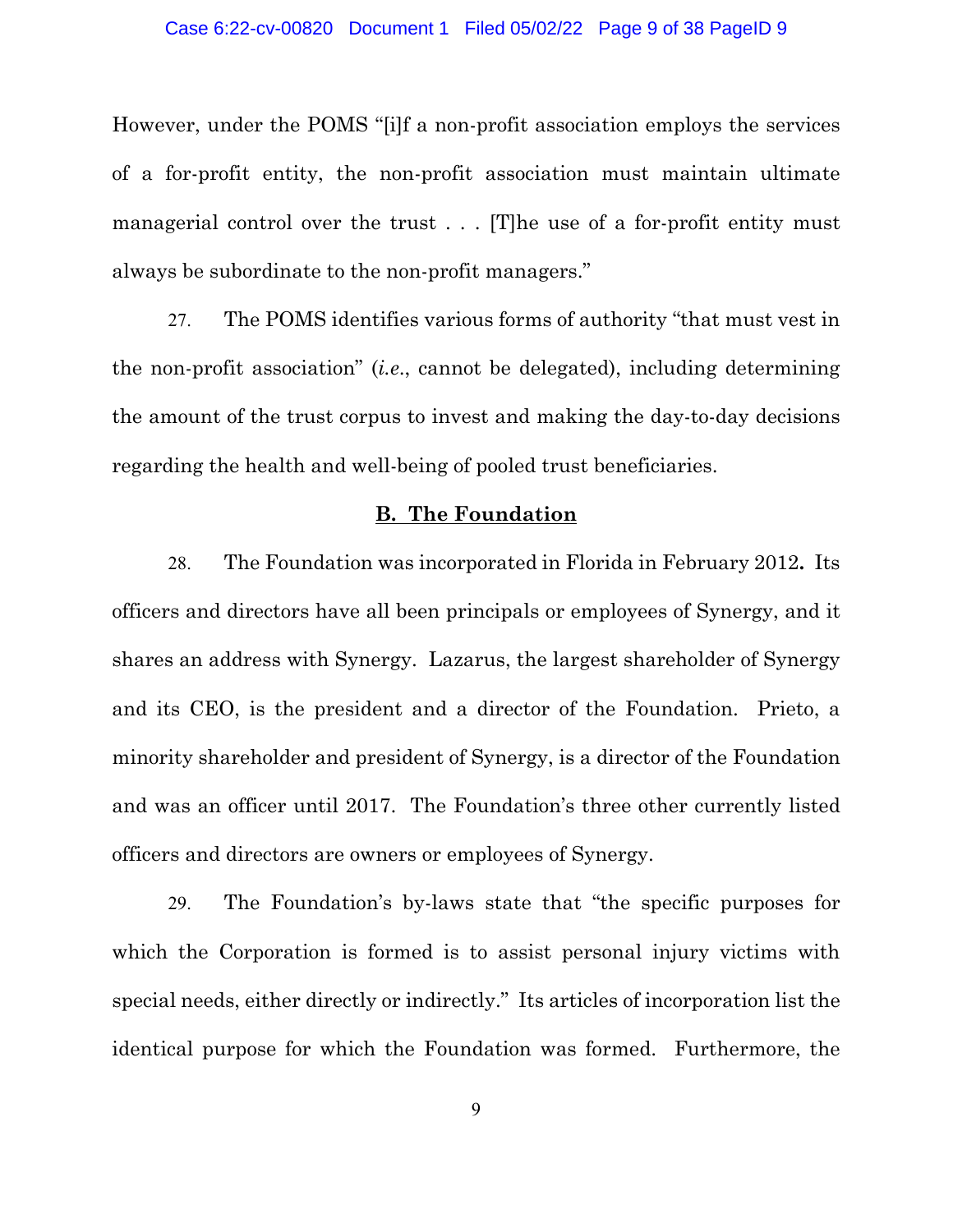Foundation's articles of incorporation state that "the Corporation shall not allow any part of the net earnings of the Corporation to inure to the benefit or be distributable to any private person, member, director or officer of the Corporation . . ."

30. Shortly after its incorporation, in August 2012, the Foundation applied to the IRS for non-profit, tax-exempt status under Section 501(c)(3) of the Internal Revenue Code. Lazarus signed the application as director and president of the Foundation. In the section of the application entitled "Narrative Description of Your Activities" the Foundation reiterated:

The specific purpose for which the Foundation was formed is to provide: (i) personal injury victims with special needs, through individual grants, supplemental assistance needed to obtain the care and services necessary for recovery/rehabilitation/education, helping to alleviate financial difficulties and (ii) funding of 501(c)(3) non-profit organizations operating specifically in the areas of providing personal injury victims with special needs, assistance to obtain the care and services necessary for recovery/rehabilitation/education.

31. The application further described what organizations the Foundation would donate money to and the process by which the corporation would decide on its donations:

Foundation Directors will research potential recipients, the personal injury suffered and the special needs of each.

The Foundation plans to provide recipients with supplemental assistance to obtain the care and services necessary for recovery/rehabilitation/education helping to alleviate financial difficulties.

Foundation Directors will research potential recipient 501(c)(3) non-profit organizations operating specifically in the areas of providing personal injury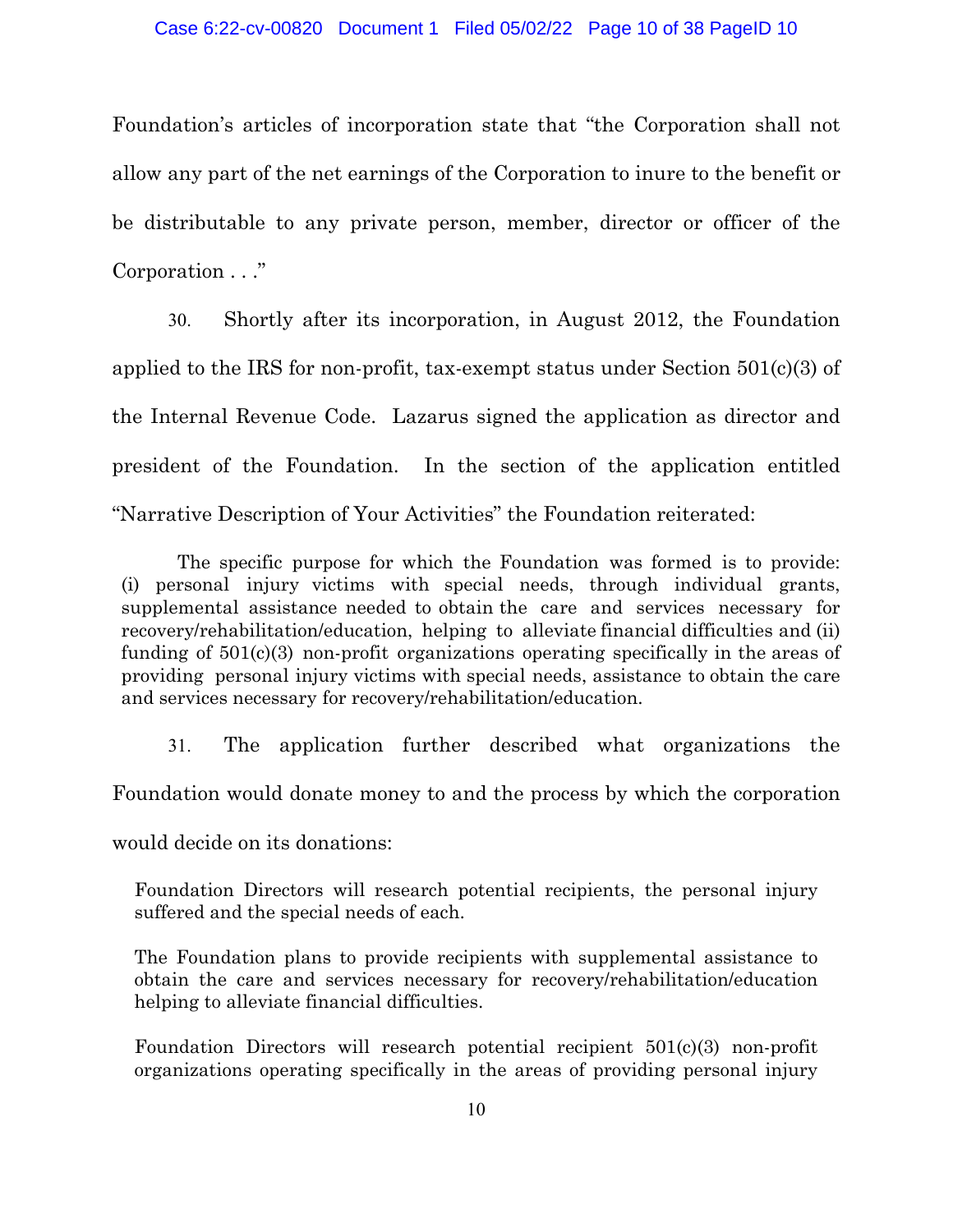#### Case 6:22-cv-00820 Document 1 Filed 05/02/22 Page 11 of 38 PageID 11

victims with special needs, assistance to obtain the care and services necessary for recovery/rehabilitation/education . . . .

The Foundation will be providing assistance to (i) personal injury victims with special needs and (ii) 501(c)(3) non-profit organizations operating specifically in the areas of providing personal injury victims with special needs, assistance to obtain the care and services necessary for recovery/rehabilitation/education.

32. The application also stated that the Foundation: (i) had no arrangements with related entities; (ii) followed a conflict-of-interest policy, including consideration of alternative service providers; and (iii) had no revenue-sharing joint ventures.

33. Based on these representations, the IRS granted the Foundation 501(c)(3) status, a decision the SSA relied on in accepting the Foundation as a valid non-profit association that purportedly operated and managed SSNPT under Section 1396p. During the SSA's review of SSNPT's master trust agreement in 2016, Synergy represented that SSNPT operated in accordance with the terms of the agreement – that the Foundation was a legitimate 501(c)(3) entity and managed SSNPT as trustee.

34. Foundation became the SSNPT trustee in 2015. On May 15, 2015, Prieto signed the master trust agreement for SSNPT on behalf of the Foundation as the named trustee. Prieto signed subsequent amendments to the SSNPT master trust agreement in March 2016 and December 2016 on behalf of the Foundation. Similarly, on March 16, 2016, Prieto signed the master trust agreement for SMNPT on behalf of the Foundation as the named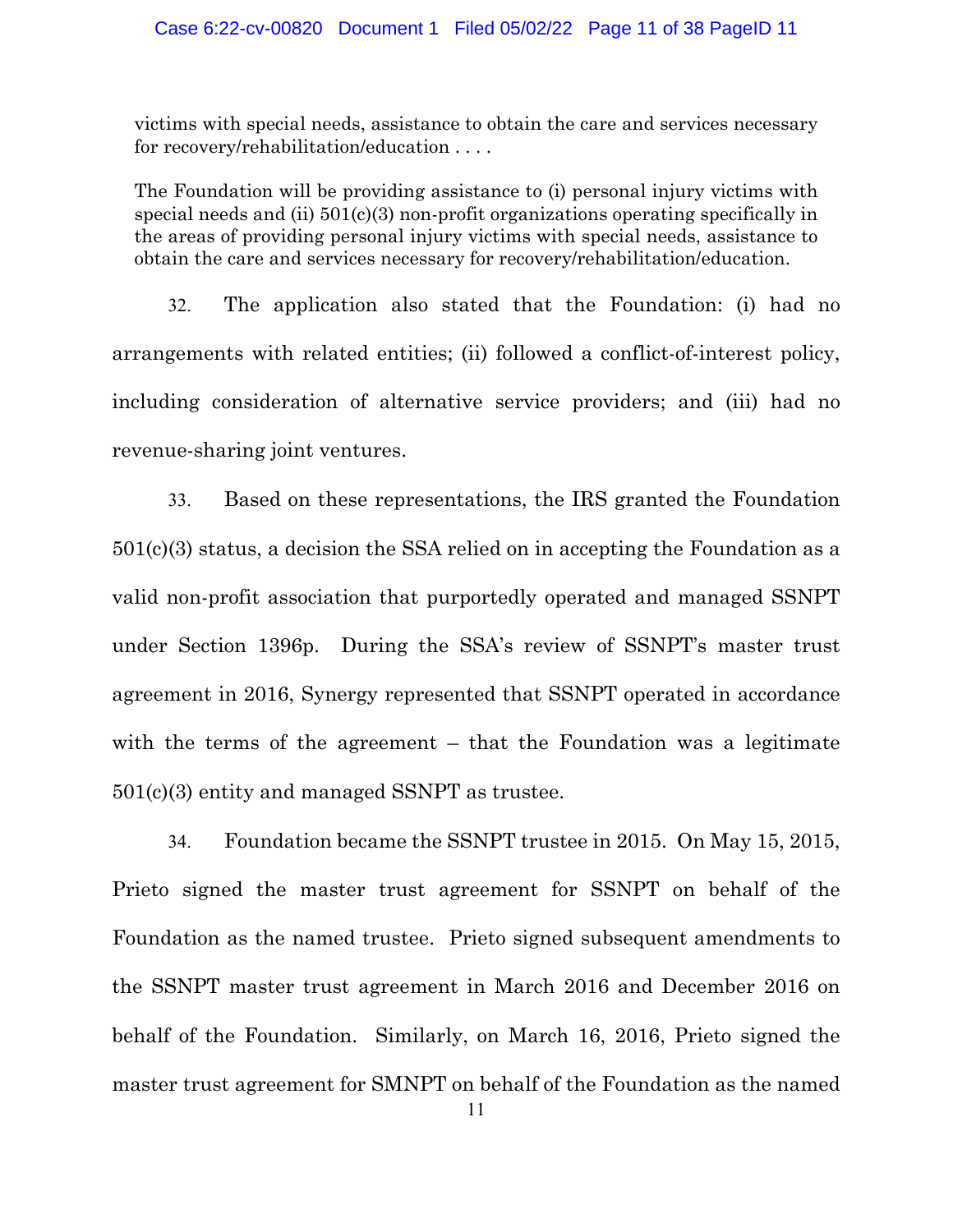trustee.

35. Both the SSNPT and SMNPT master trust agreements represented that the Foundation was the trustee and is a "501(c)(3) non-profit corporation," and that the pooled trust property "is to be administered and distributed by" the Foundation.

## **C. Marketing, Selling, And Operating The Trusts**

36. Synergy is a for-profit company that offers a host of structured financial products, including SSNPT and SNMPT. Synergy's main source of business is personal injury trial lawyers whose clients frequently are disabled, minors, and/or have guardians, and who receive funds from personal injury and other legal proceedings. Synergy, largely through Lazarus and The Law Firm, aggressively markets SSNPT and SNMPT to these lawyers.

37. To that end, Synergy, Lazarus, and the Law Firm send a variety of marketing and other documents containing information about the trusts. Among these documents are a joinder agreement that each beneficiary enrolling in a trust must sign, in which they acknowledge and adopt the trust's master trust agreement and agree that they are placing assets irrevocably into the trust they are joining. There are also marketing brochures describing the benefits of joining a trust (i.e., retaining Medicaid and SSI benefits), uses of and limitations on the trusts (such as how and for what types of expenses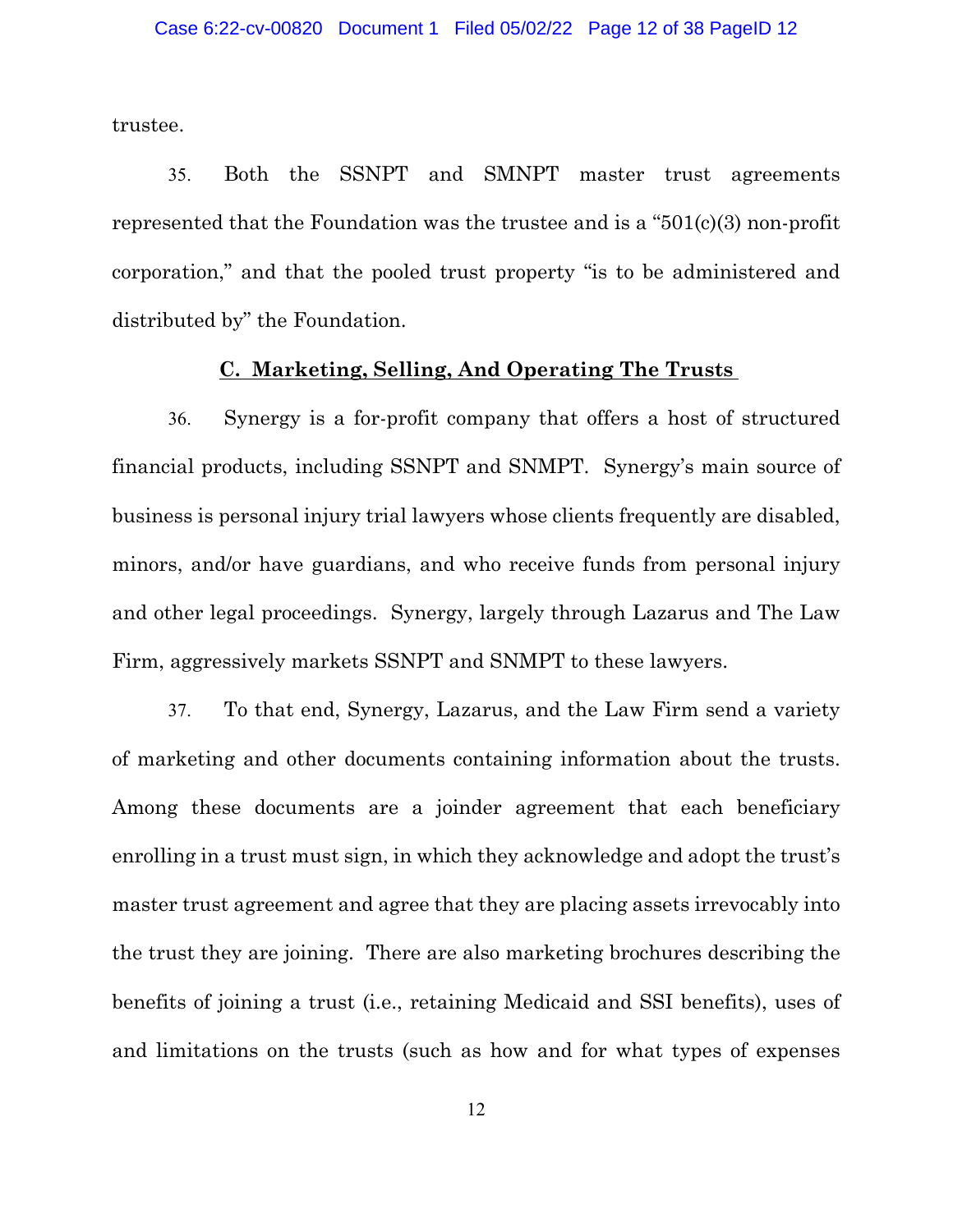#### Case 6:22-cv-00820 Document 1 Filed 05/02/22 Page 13 of 38 PageID 13

beneficiaries can receive distributions); what happens to any remaining funds in the trusts upon the death of a beneficiary; and purported options for investing funds in the trusts.

38. When recruiting new beneficiaries for SSNPT and SMNPT, Lazarus cross-sells the legal services of the Law Firm to represent the beneficiaries in joining the trusts. The Law Firm charges each client \$1,500 for its services in helping them join SSNPT and SMNPT. The Law Firm's invoice for the \$1,500 fee describes the legal representation as "regarding establishment of pooled settlement trust," including "all consultations and communications regarding the Trust [and] preparation and drafting of the Trust."

39. In 2015, Synergy signed an agreement with an unaffiliated forprofit firm, National Trust and Fiduciary Services Company, Inc., d/b/a Eastern Point Trust Company ("EPT") to act as the administrator for SSNPT and SMNPT. In practice, Lazarus, Prieto, and Synergy delegated almost all authority over the trust administration to EPT. EPT developed several model investment portfolios for beneficiaries and handled all aspects of investing trust assets in securities. In addition, Lazarus, Prieto, and Synergy delegated the sole discretion to respond to and approve or deny distribution requests from beneficiaries. EPT only conferred with Synergy (through Lazarus, Prieto, and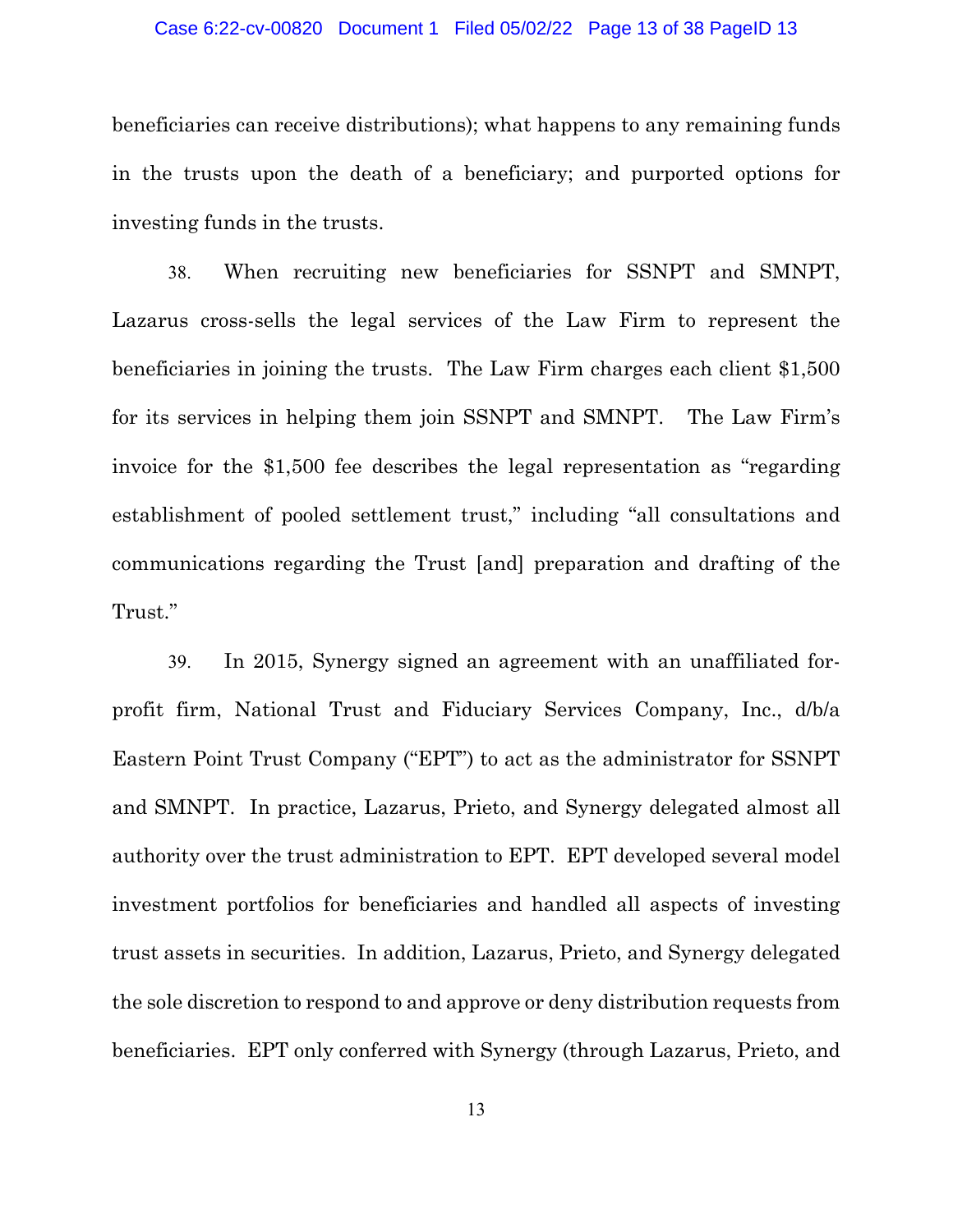#### Case 6:22-cv-00820 Document 1 Filed 05/02/22 Page 14 of 38 PageID 14

other Synergy employees) on a handful of distribution requests which, in EPT's judgment, required further consideration.

40. In 2017, Synergy and EPT terminated their relationship. Synergy then found another unaffiliated for-profit investment adviser, True Link Financial Advisors, LLC, to handle the investment and asset management functions for both SSNPT and SMNPT. Since 2017, Synergy has controlled beneficiary distributions and other day-to-day decisions involving SSNPT and SMNPT, while True Link has handled the investment of trust assets.

41. In addition to the \$1,500 fee to the Law Firm, beneficiaries pay a \$500 or \$550 "joinder fee" (the amount has varied over time). A portion of that fee has gone to either EPT or True Link, and the remainder has gone to Synergy, even though the Defendants represent that the Foundation charges the joinder fee. Also as described in more detail below, beneficiaries have paid an annual trustee fee of either one percent (when EPT was the administrator) or .75 percent (when True Link was the administrator) of the value of the assets in their sub-account. The administrator deducts the fee directly from each sub-account and sends it to Synergy. From 2015 through 2019, Synergy earned in excess of \$675,000 from trustee fees, and has earned more since then. Synergy has earned more than \$100,000 from the joinder fee.

42. The Defendants offer and sell the pooled trusts to beneficiaries as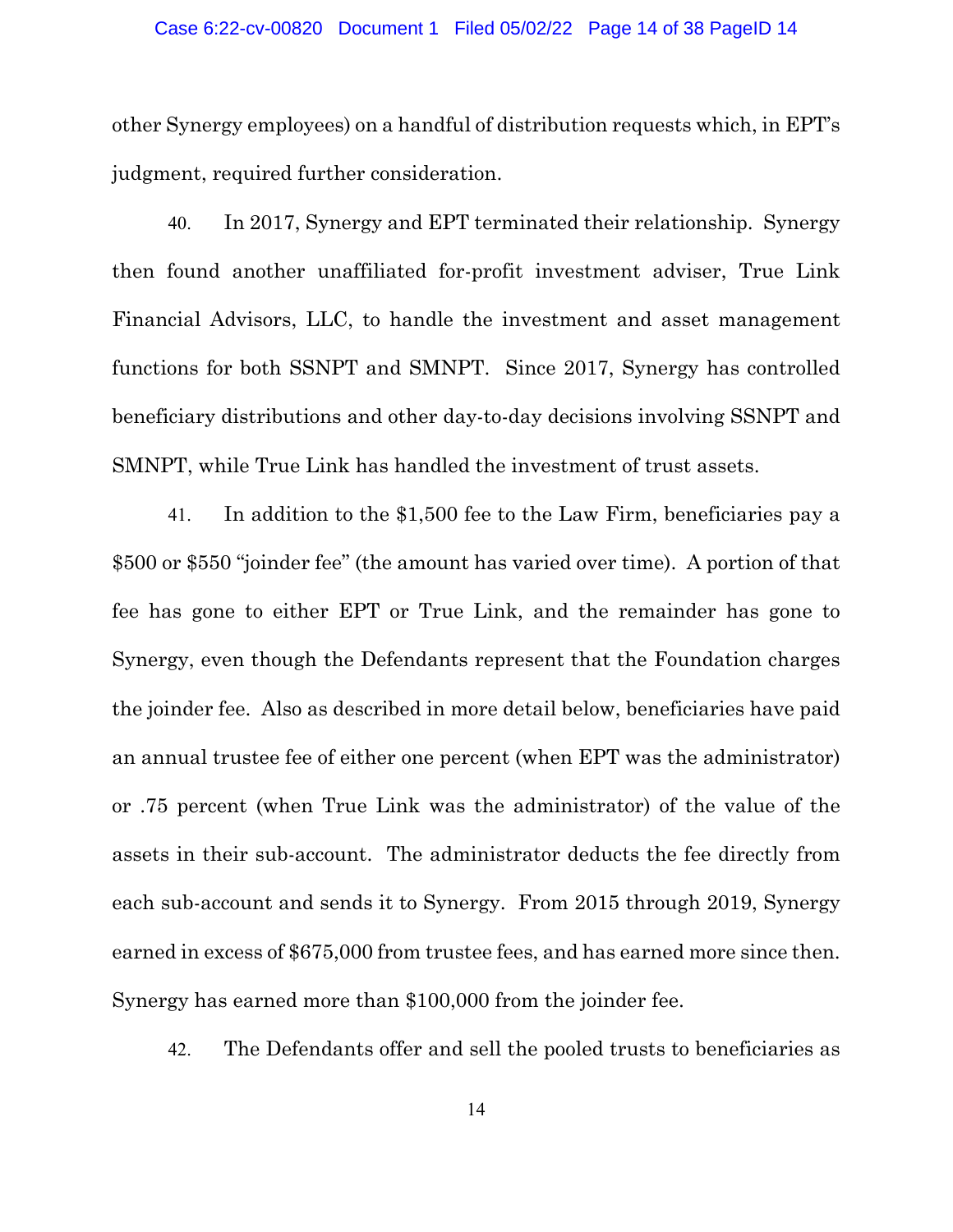#### Case 6:22-cv-00820 Document 1 Filed 05/02/22 Page 15 of 38 PageID 15

investment contracts. Beneficiaries are provided membership in the trusts in exchange for them transferring funds from their monetary settlements or awards irrevocably into the trusts. As allowed under Section 1396p, the trusts pool investor funds together for investment purposes. The success of the investments depends on the efforts of the Defendants and their chosen investment advisers. Once they join the trusts and select an investment model developed by the Defendants and their investment advisers, the beneficiaries have no involvement in the investment of their funds.

43. Although beneficiaries have sought to join SSNPT in part to preserve their Medicaid and SSI benefits, the Defendants also market the trusts in brochures as "getting more than just protection of public benefits." They promise beneficiaries advantages "including high quality investment management services" and "better interest rates." The Defendants also claim the trusts are superior to other pooled trusts because "the sub-accounts are actively managed by professional money managers," which "allows for a higher rate of return than would be possible if funds were invested separately . . . The sub-account funds, like other investments . . . may lose value. There is no guarantee that the money will grow or be secure." Lawyers for potential beneficiaries have frequently asked Lazarus and Prieto how the funds will be invested or if they will earn interest.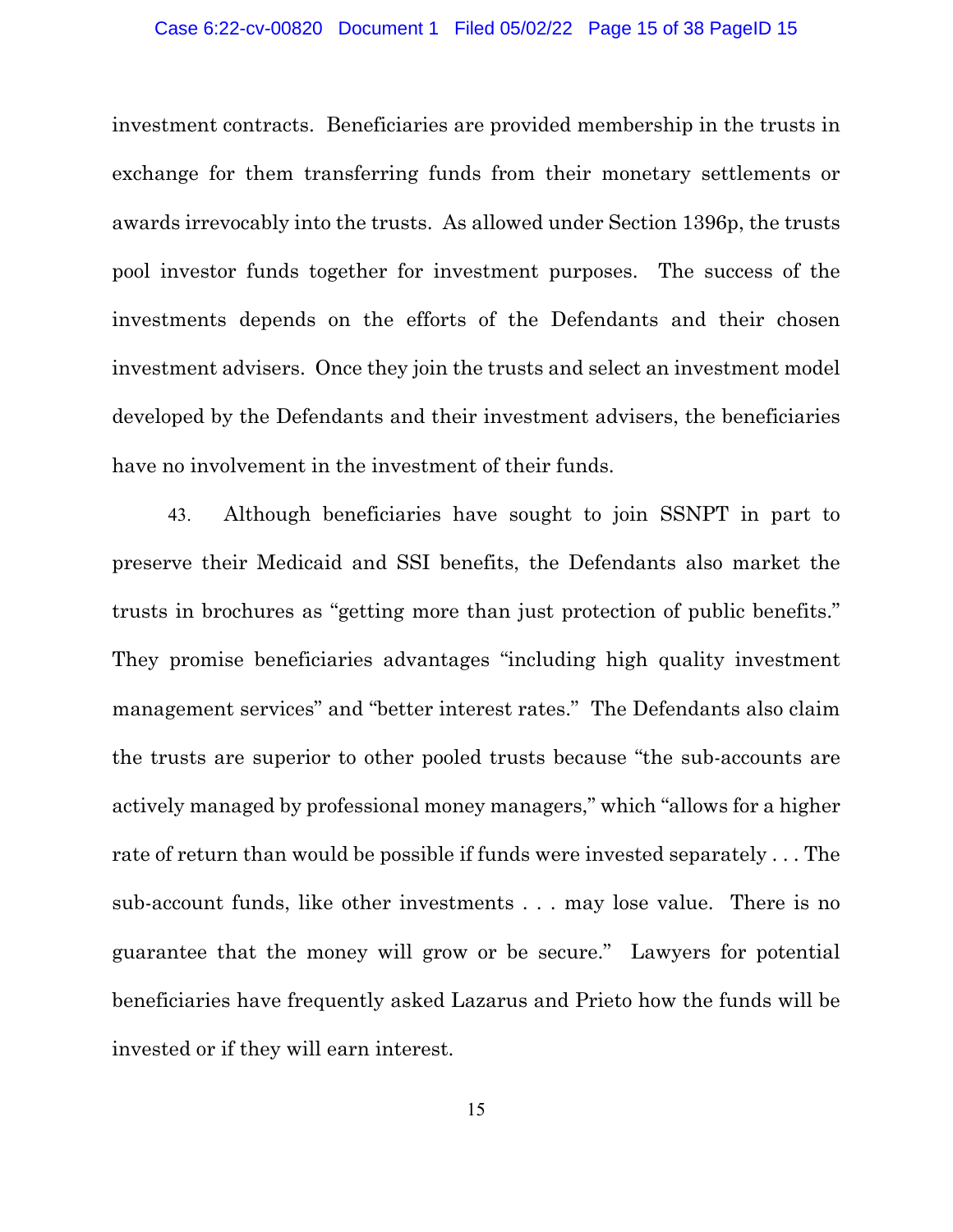44. No registration statement has been in effect for the pooled trusts during the time of the events set forth in this Complaint. Furthermore, no exemptions from registration are available, including exemptions for charitable organizations under the Securities Act, the Exchange Act, the Advisers Act, and the Investment Company Act.

#### **D. The Defendants' Misrepresentations And Omissions**

#### *1. The Defendants Misrepresent That The Foundation Manages The Trusts*

45. Lazarus, Prieto, and Synergy, in marketing materials, trust documents, emails, letters, websites, and elsewhere, repeatedly have stated to potential beneficiaries they should join SSNPT because it is a Section 1396p trust established and managed by a non-profit association - the Foundation.

46. For example, in November 2015, Lazarus gave a presentation touting "How is the SSNPT different from other pooled trusts?" with such details as "Foundation…is Non-Profit Trustee" and "Lowest fees nationally" of just \$550 at inception and "Annual trustee fee – 1% of assets held in trust" (emphasis in original).

47. In another example, Lazarus directed a March 2018 Synergy blog post stating a pooled settlement trust "is managed by a non-profit entity who created it and acts as trustee. As a result of this arrangement, it is a low-cost way for a client to set up a trust for their benefit. . . . The trustee of the SMNPT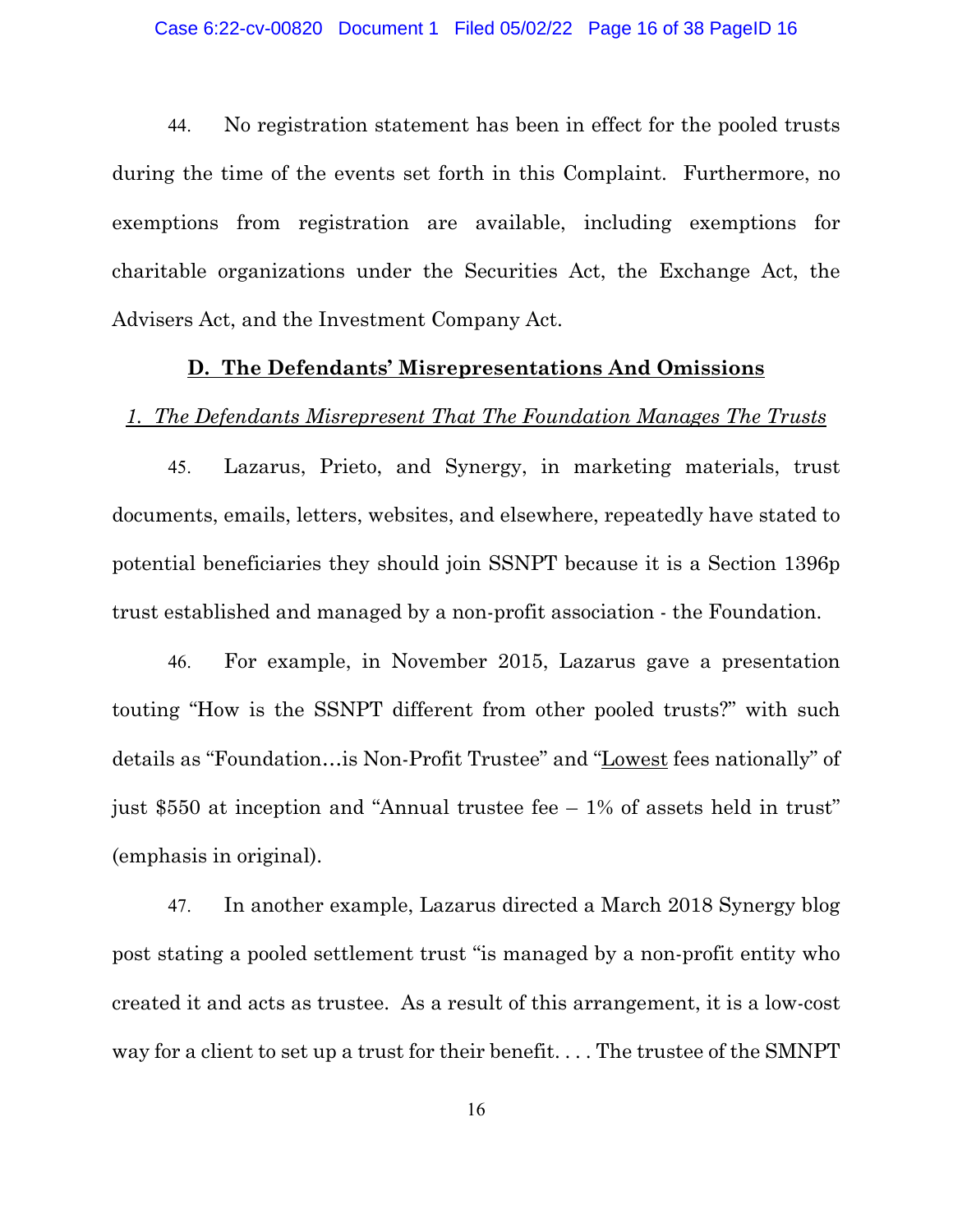#### Case 6:22-cv-00820 Document 1 Filed 05/02/22 Page 17 of 38 PageID 17

is the Foundation for Those with Special Needs a 501(c)(3) non-profit created specifically to act as trustee for trusts such as this."

48. In an email dated May 17, 2018, Lazarus told a prospective beneficiary: "I am not the trustee. Under Federal Law, the trustee must be a non-profit. In this case it is the Foundation." Also, by email dated October 1, 2018, Lazarus told a prospective beneficiary that SSNPT "is administered by a non-profit called the Foundation."

49. Prieto made similar statements. On April 19, 2018, he presented a webinar stating special needs pooled trusts must be "managed by Not for Profit Trustee pursuant to federal law," with SSNPT and SMNPT identified as "available trust solutions." By email dated August 23, 2018, Prieto told a representative of a prospective beneficiary "The Trustee [of SSNPT] is The Foundation for Those with Special Needs, Inc."

50. Additionally, SSNPT's website has stated: "Under federal law, a pooled special needs trust must be created and managed by a non-profit trustee. SSNPT is managed by [Foundation] who acts as the trustee. . . . While this is a difficult reality to face, turning your settlement over to a trustee of a special needs trust, it is what is required by federal/state law to remain eligible for needs based benefits."

51. In their retainer letter, the Law Firm and Lazarus assure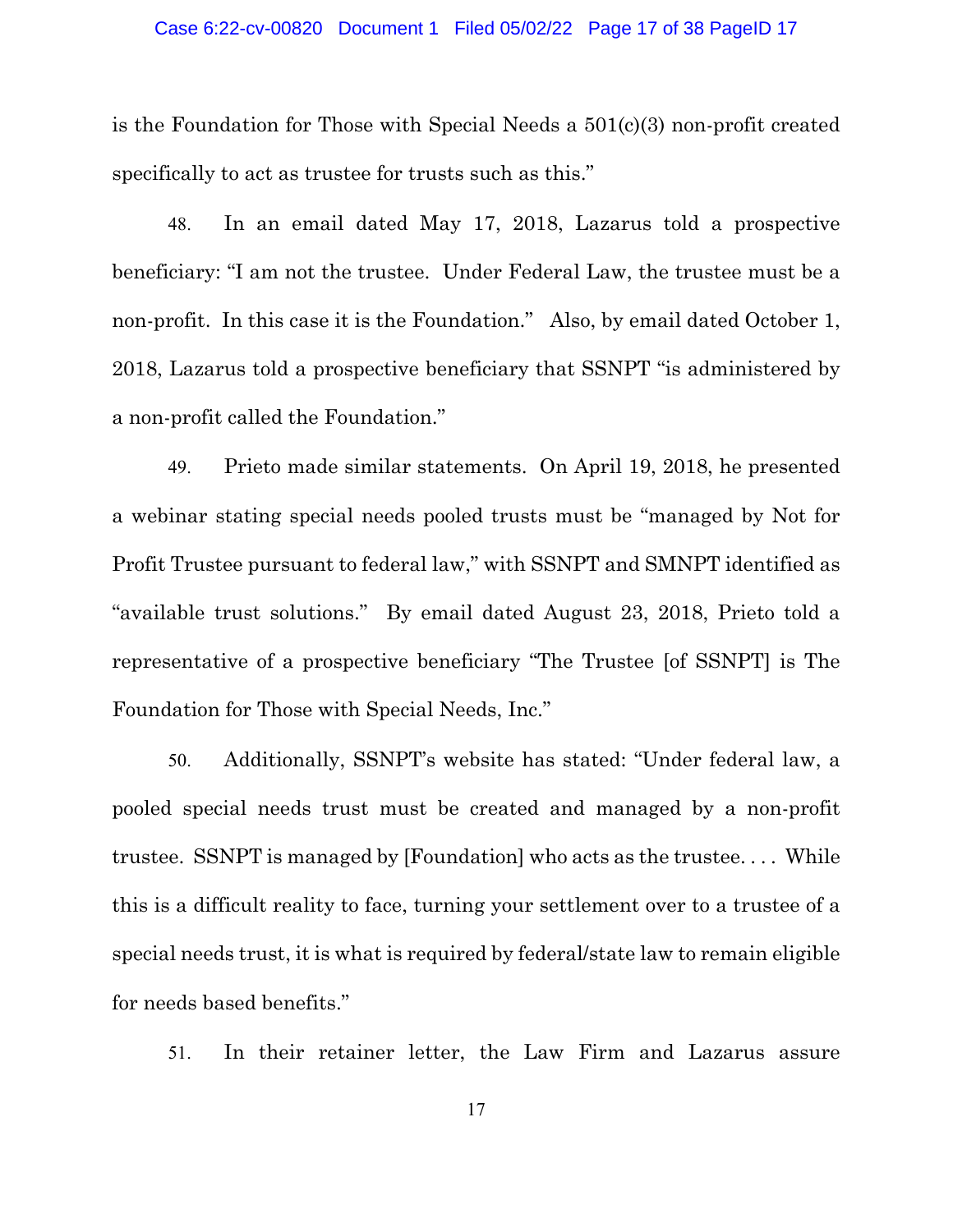beneficiaries that "[t]he creation of a pooled trust sub-account will insure that [their] settlement proceeds will not be treated as a countable asset for purposes of qualifying for Medicaid and/or SSI," and that the Law Firm would "adhere to proper and approved special needs trust structure and format." In an email dated April 11, 2017, Lazarus, in his capacity at the Law Firm, pressured the mother of a prospective beneficiary: "The purpose of the trust is [to] preserve Medicaid eligibility. Without the trust, your daughter would lose coverage. . . . Of course you can decide not to set up the trust and lose Medicaid until the money is completely gone."

52. Finally, the Defendants consistently represent to beneficiaries that the trustee and joinder fees described above are paid to the Foundation as the trustee. For example, the Administrative Services Agreements that both EPT and True Link signed that included provisions for deducting and paying the trustee fees were with the Foundation, not Synergy. Additionally, a Welcome Kit that beneficiaries receive upon joining states that the trustee – the Foundation – charges the joinder and annual fees.

53. All of these representations are false. The Foundation is a shell company with no employees, operations, or even a single email address. Rather, Lazarus and Prieto have Synergy employees perform all work in connection with SSNPT or SMNPT – or perform it themselves – without any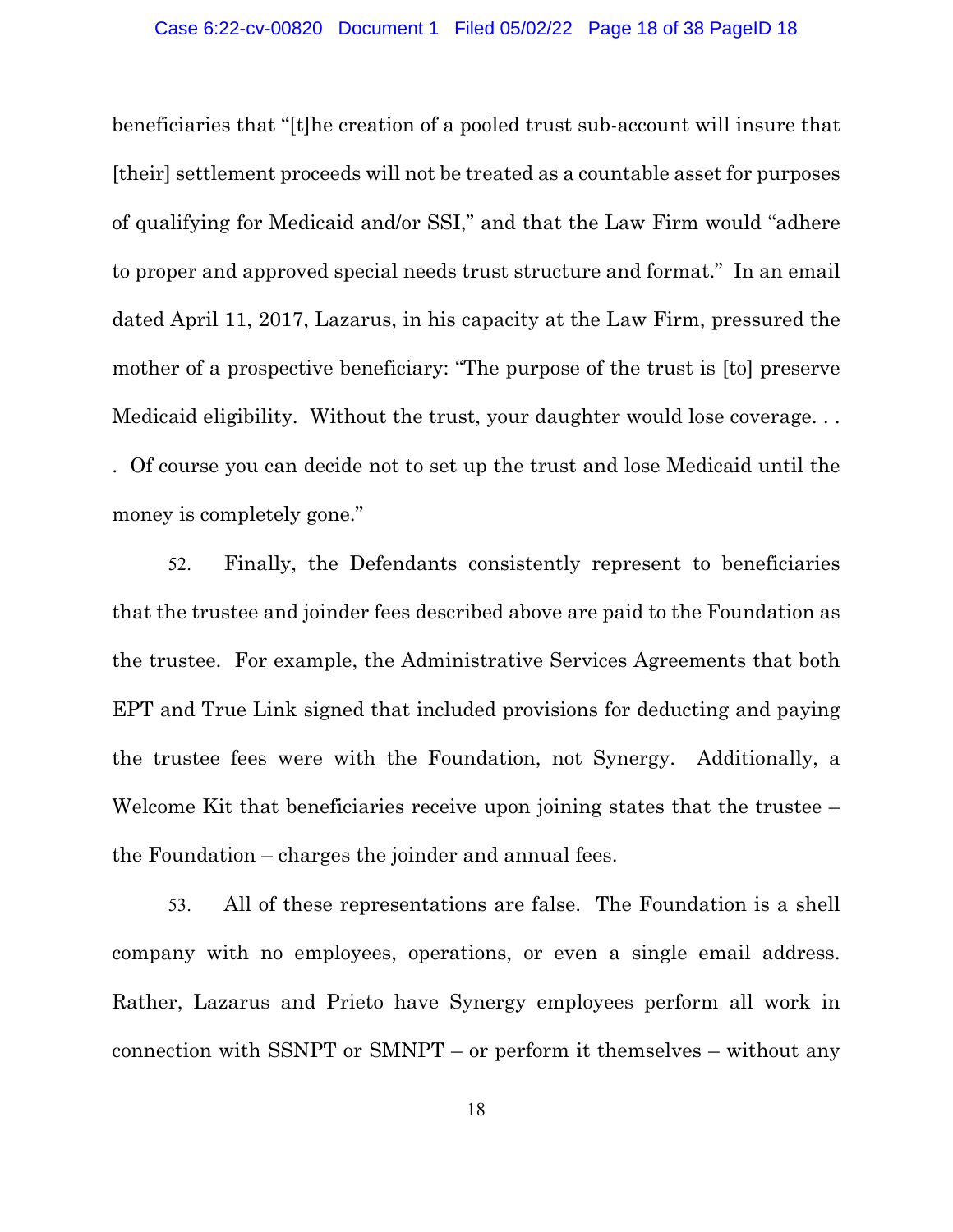written agreements with the Foundation or invoices to the Foundation regarding any such work. Lazarus and Prieto respond to all inquiries from beneficiaries about trust operations. Other Synergy employees have answered calls from beneficiaries, as well as exchanged emails with True Link regarding investment of the trust assets.

54. Synergy: induces beneficiaries to join the SSNPT and SMNPT based in part on promised investment performance; has had discussions with individual beneficiaries about investment options; and has the authority to invest each beneficiary's funds. Lazarus advises beneficiaries on acquiring interests in SSNPT and SMNPT. Prieto has advised some beneficiaries on investments, approved the portfolios by which SSNPT and SMNPT assets were invested, and primarily handled the reinvestment of SSNPT and SMNPT assets during the transition from EPT to True Link.

55. Furthermore, the trustee fees purportedly paid to the Foundation under the Administrative Services Agreements are, in reality, paid directly to Synergy as part of its for-profit control of SSNPT and SMNPT. To attempt to justify receiving the trustee fees, Synergy entered into sham agreements with EPT and True Link pursuant to which each firm was supposed to pay a marketing fee to Synergy for purportedly marketing EPT or True Link's services. The alleged marketing fee in both cases has been equal to the trustee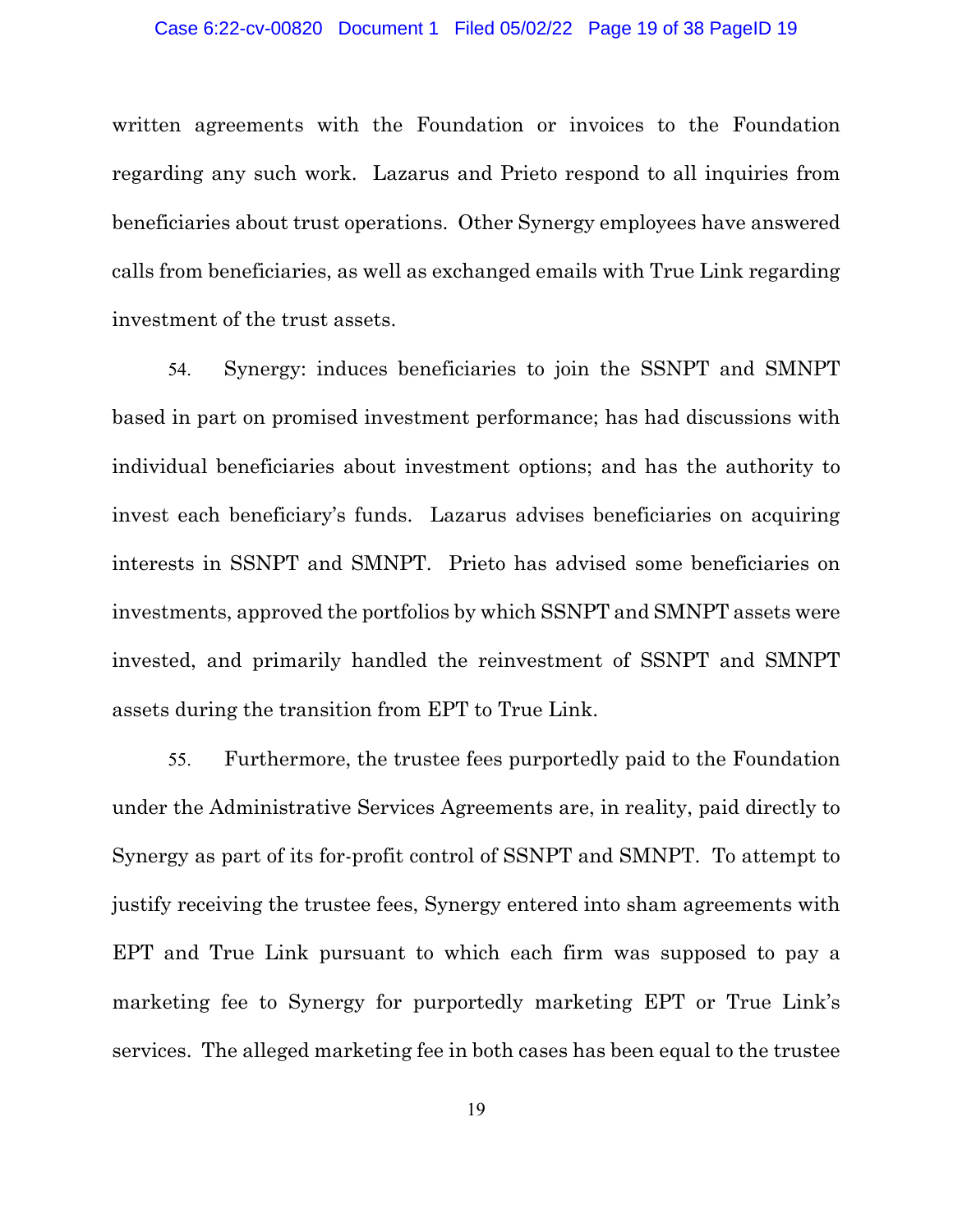fee under the Administrative Service Agreements.

56. In reality, Synergy has done little or no marketing of either EPT or True Link's services. For example, the only "marketing" Synergy has done for True Link is to mention in Synergy's brochures marketing the trusts to trial lawyers that True Link is the investment advisor, and to include True Link's own previously prepared firm descriptions in the brochures. Furthermore, there is no separate marketing fee – both EPT and True Link paid only the trustee fee to Synergy. The marketing agreement was merely a ruse to attempt to hide the fact that Synergy, not the Foundation, has received all trustee fees.

57. Lazarus confirmed the bogus nature of the marketing fee by email dated June 4, 2014, telling an EPT representative that Synergy "would get the trustee fee at inception, which would be collected by [EPT] and then paid over to Synergy as some sort of marketing arm or something like that." Synergy's internal strategic plans also tout the trustee fees as "significant recurring revenue" every year over the lifetime of the beneficiaries of SSNPT and SMNPT.

58. To maintain the façade that SSNPT and SMNPT have a non-profit trustee, Lazarus and Prieto specifically told Synergy employees not to mention Synergy when marketing SSNPT and SMNPT. Lazarus instructed a Synergy employee in a June 1, 2018 email: "Synergy is the marketing arm for the pooled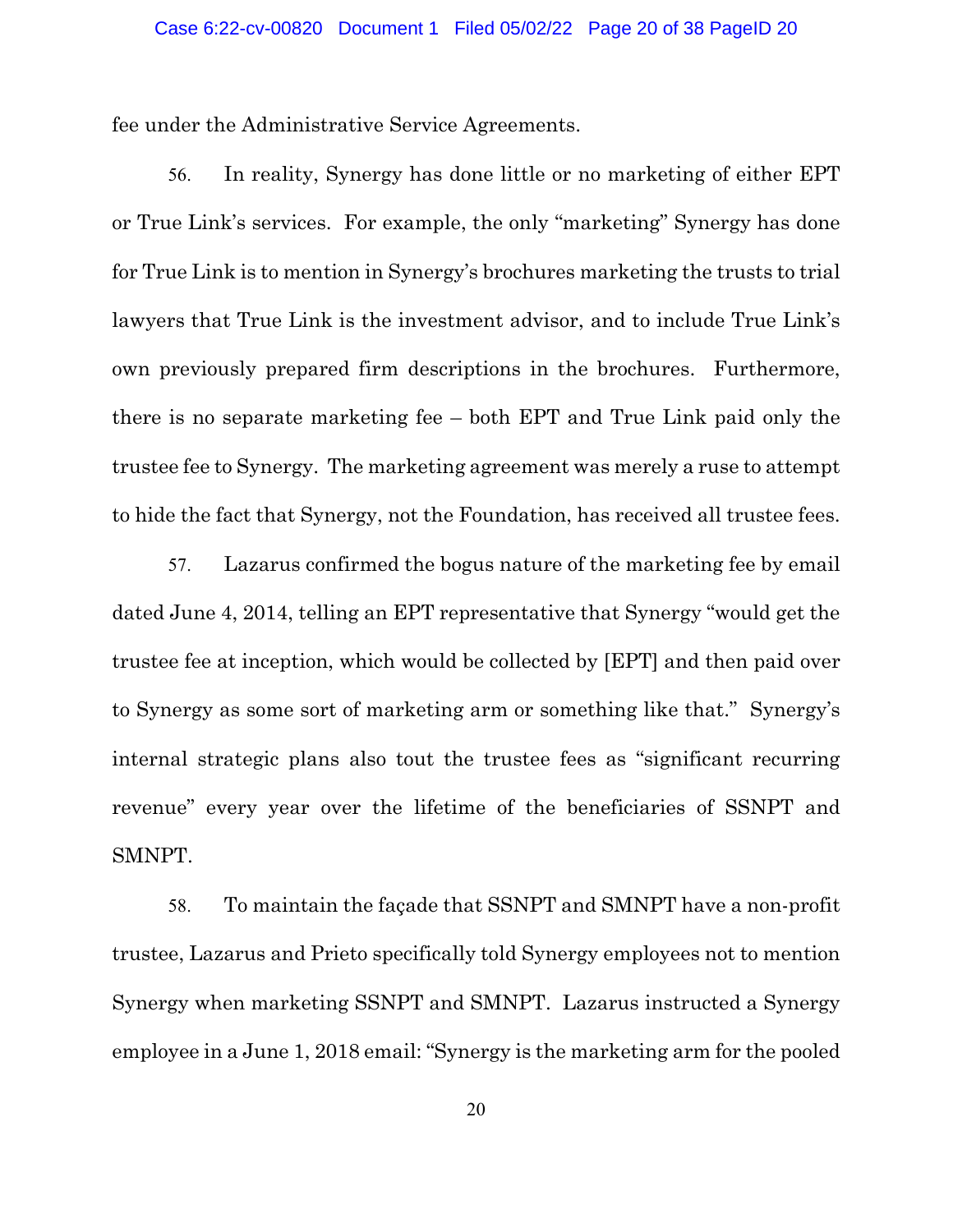#### Case 6:22-cv-00820 Document 1 Filed 05/02/22 Page 21 of 38 PageID 21

trusts but isn't involved corporately with the trusts (if that makes sense). The only corporate entity related to the trusts is the Foundation."

59. Five days later, Lazarus told True Link in an email to "make sure that we never reference Synergy on any of the pieces for the pooled trust. Synergy is the marketing arm for the trusts but that is it." In a February 6, 2018 email, Prieto told Lazarus that Synergy's name should be removed from account statements the trusts sent to SSNPT and SMNPT beneficiaries.

#### *2. The Defendants Make Misrepresentations About Pooled Trust Fees*

60. While EPT was trust administrator, the Defendants invested beneficiaries' funds in one of seven portfolios comprised of the same set of equity and fixed-income mutual funds (with varying percentages to reflect different risk tolerance levels), and a money market balance of 0 to 14 percent.

61. All the mutual fund positions were in a particular class of mutual fund shares: Class C shares. Class C shares carry the highest of certain kinds of fees payable to broker-dealers to cover fund distribution and shareholder service expenses known as 12b-1 Fees. These recurring fees, which are included in a mutual fund's total annual fund operating expenses, are approximately one percent per year and are deducted from the mutual fund's assets on an ongoing basis. As a result, 12b-1 Fees are paid by investors in Class C shares.

62. Therefore, from 2015 to 2017, the beneficiaries of SSNPT and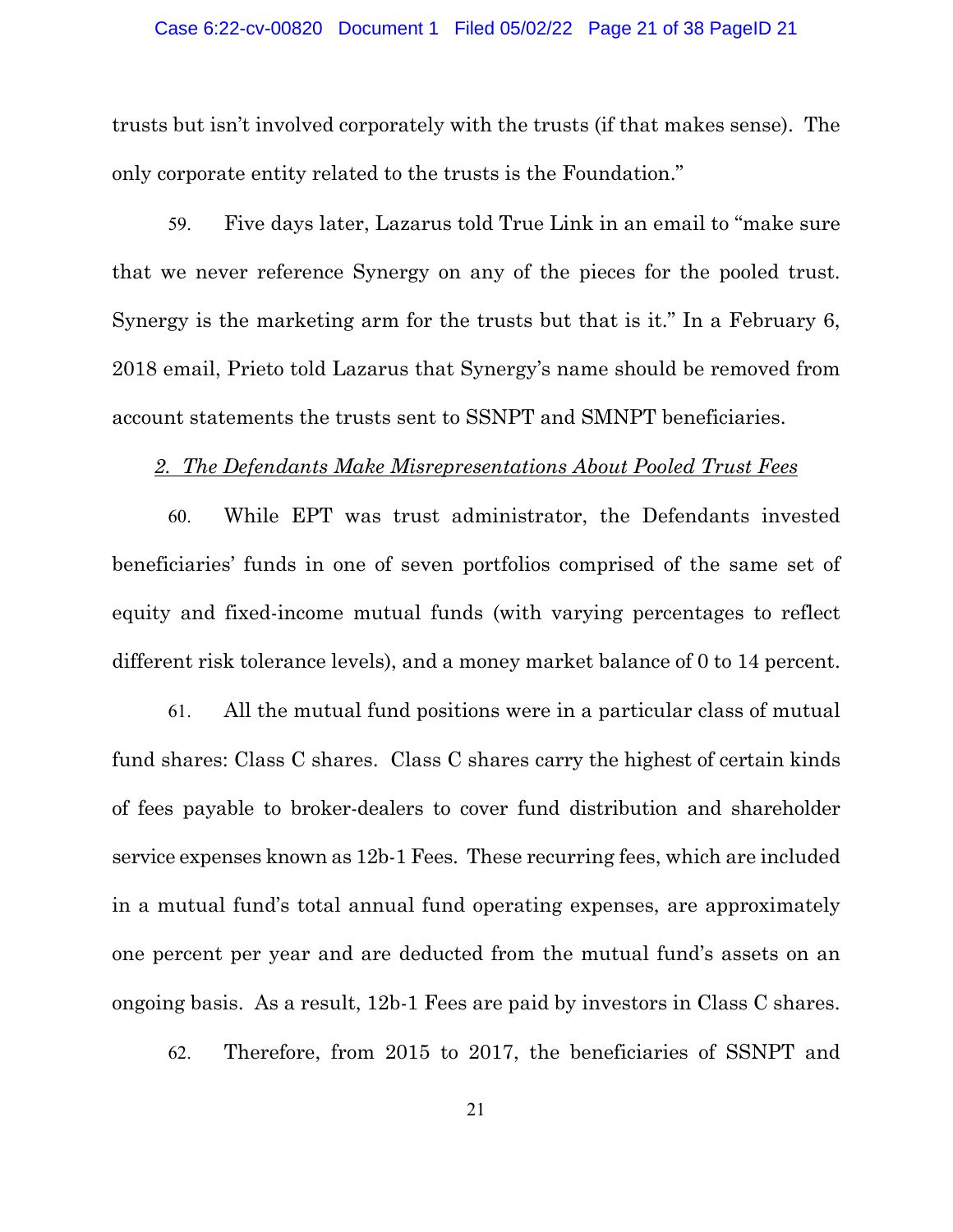#### Case 6:22-cv-00820 Document 1 Filed 05/02/22 Page 22 of 38 PageID 22

SMNPT each year paid approximately one percent of their total assets in fees due to the Defendants investing their funds in Class C shares. At the time, EPT wholly owned a registered broker-dealer that collected 12b-1 Fees on the Class C share holdings and sent them (net of expenses) to EPT as its compensation for acting as trust administrator for SSNPT and SMNPT.

63. Prieto and Lazarus knew EPT would be compensated for its role as administrator for the two trusts solely from 12b-1 Fees on Class C shares. In a May 19, 2014 email discussing EPT becoming trust administrator, EPT wrote that its proposal would allow for "lower public trustee fees" by using the fees from their proposed investment portfolios (all of which were comprised of Class C shares) as compensation to EPT. Furthermore, on January 10, 2017, Prieto acknowledged EPT was being paid through 12b-1 Fees: "[EPT] is earning roughly 1% from the funds they use. . . . The end client is not seeing the fee it is [embedded] into the expense of the funds."

64. Lazarus, Prieto, and Synergy did not disclose to beneficiaries that they were, in effect, paying the 12b-1 Fees to EPT. In June 2015, the Defendants reviewed and approved a notice sent to beneficiaries stating "some of the many resulting benefits of [EPT] being the administrator are cost reductions for annual fees and a wider array of investment options. The annual fee will drop from 2% down to 1%." Thus, the Defendants only told the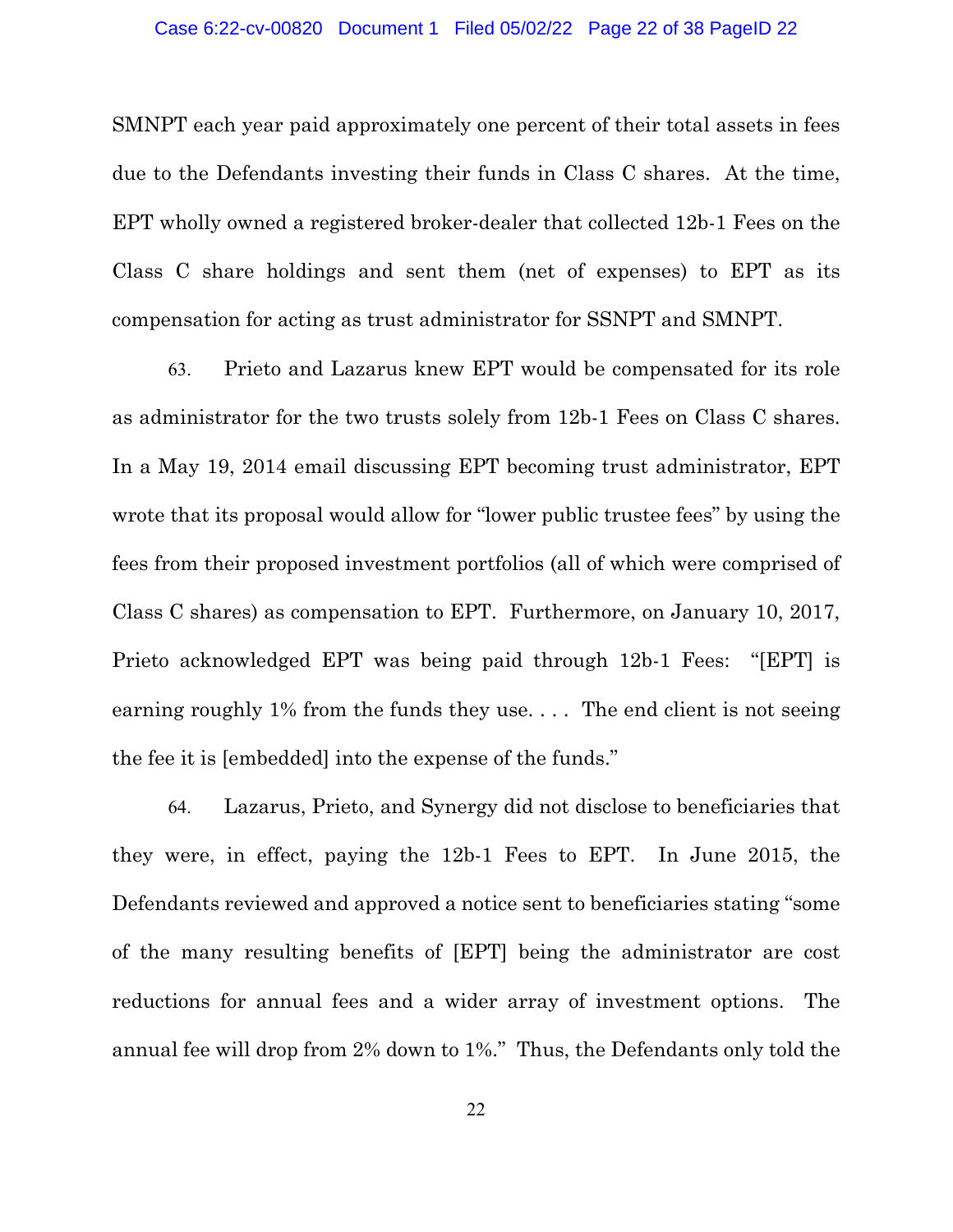#### Case 6:22-cv-00820 Document 1 Filed 05/02/22 Page 23 of 38 PageID 23

beneficiaries they were paying a trustee fee of one percent and a \$500 joinder fee – with no mention of the additional one percent 12b-1 Fees. Nor did the Defendants provide beneficiaries with prospectuses for the mutual funds or other fee or class-specific disclosures.

### *3. The Defendants Misrepresent Their Use of Retained Funds*

65. Section 1396p refers indirectly to funds in a beneficiary's subaccount being "retained by the trust" upon the death of a beneficiary, but is silent on the circumstances under which a pooled trust may retain those funds and the uses to which the trust may put those retained funds. However, Internal Revenue Code Section 501(c)(3) specifies that non-profits granted taxexempt status must generally use their funds for charitable purposes or the express purposes for which the entity was created.

66. As noted above, in its 501(c)(3) application, the Foundation expressly represented to the IRS on multiple occasions that its specific purpose is to assist personal injury victims with special needs, and that it would fund "non-profit organizations operating specifically in the areas of providing personal injury victims with special needs." Both the Foundation's by-laws and articles of incorporation contain similar descriptions of its purpose.

67. In addition, Synergy, Lazarus, and Prieto have represented in numerous documents sent to actual and prospective beneficiaries that they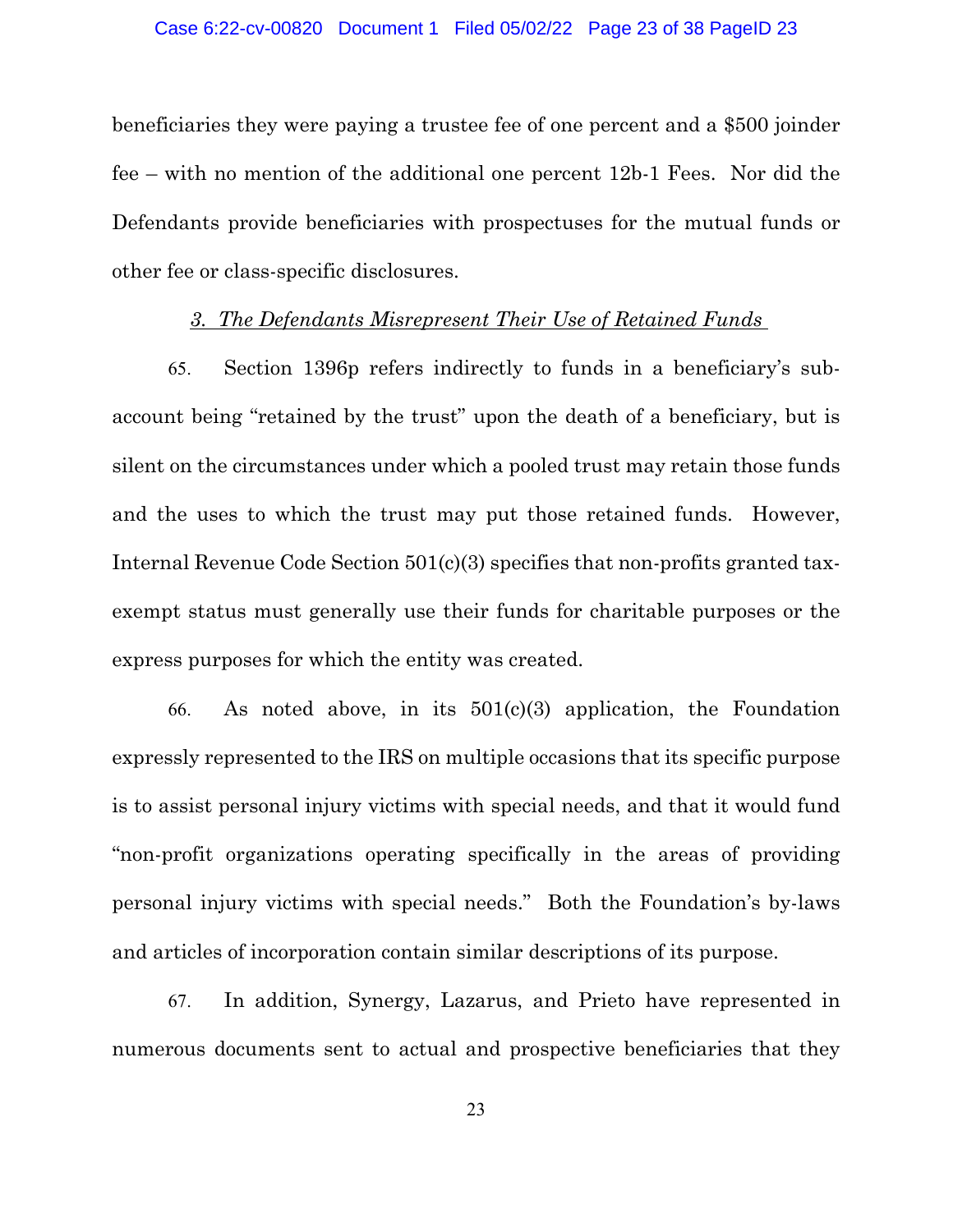#### Case 6:22-cv-00820 Document 1 Filed 05/02/22 Page 24 of 38 PageID 24

would use a beneficiary's retained funds expressly to further the trusts' mission of serving people with disabilities. For example, the joinder agreements beneficiaries sign to join the trusts allow beneficiaries to choose among several options of what will happen to any funds still in their subaccounts when they die. Among the options is allowing the trust to retain the funds, in which case the joinder agreement states the trust will use the funds "to help the Settlement Solutions National Pooled Trust with its important non-profit mission of serving individuals with disabilities."

68. Similarly, letters Lazarus writes to lawyers for beneficiaries considering joining one of the trusts attach a client intake form, which includes several options for funds remaining in a sub-account. The "retained funds option" states: "if money is left in the sub-account when the trust Beneficiary passes away then the funds shall be retained by the Trust to help the Settlement Solutions National Pooled Trust with its important non-profit mission of serving individuals with disabilities."

69. The Welcome Kit the Defendants send to new beneficiaries includes a "Schedule C – Authorized Representative and Remainder Beneficiary Designation." The "Retained By Trust" option has identical language to the client intake form attached to Lazarus' letters.

70. Lazarus sent an email to colleagues at Synergy on May 18, 2016,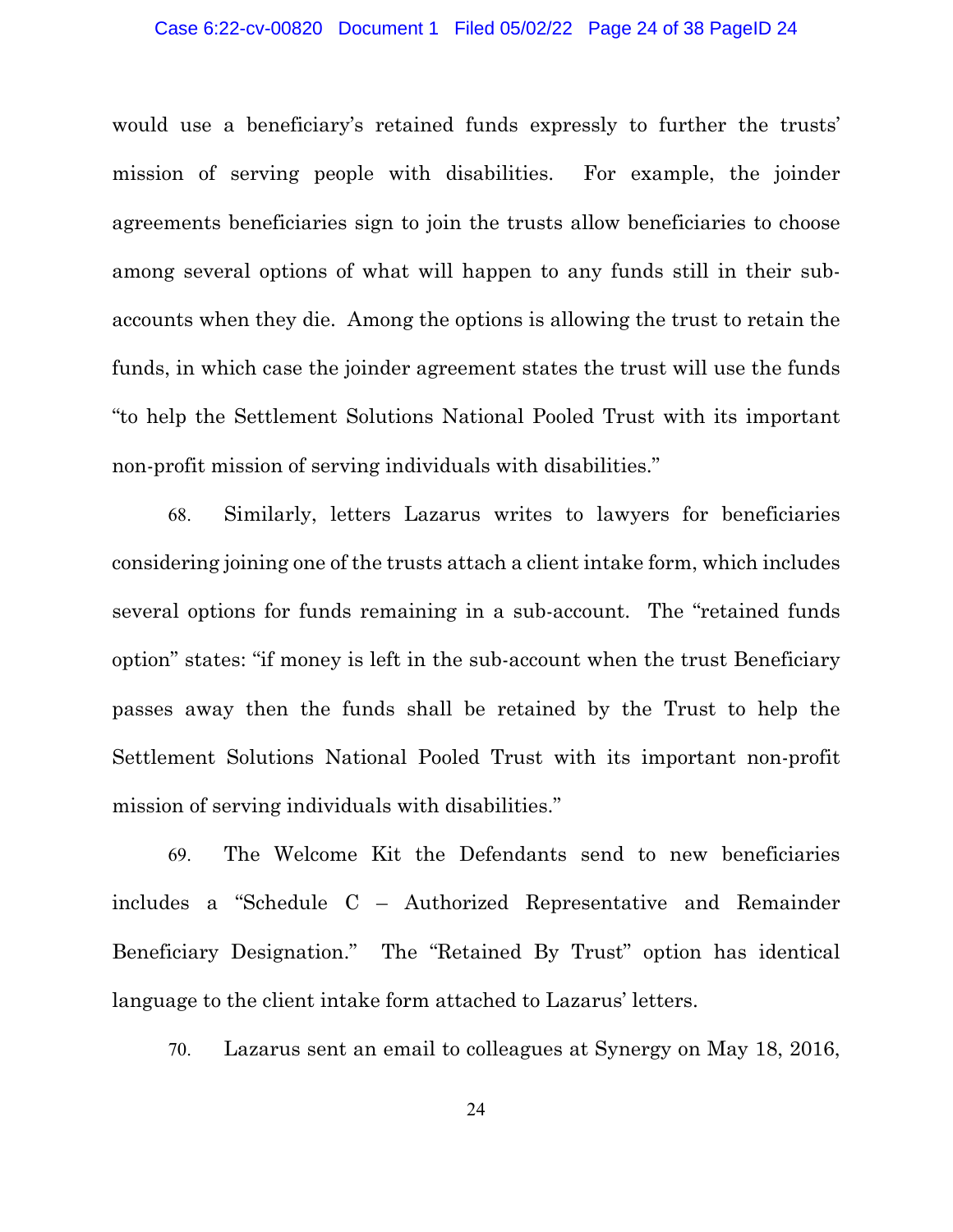#### Case 6:22-cv-00820 Document 1 Filed 05/02/22 Page 25 of 38 PageID 25

attaching a proposed marketing brochure to send to trial lawyers. The brochure states in relevant part that "SSNPT was created for the singular purpose of assisting injury victims to remain eligible for needs-based public assistance benefits," and "our trust makes it possible for remaining assets to be returned to the family at death in certain situations, or remain in the trust for the benefit of other persons with disabilities."

71. Although a one-page information sheet about both SSNPT and SNMPT the Defendants sent to some potential beneficiaries states that the Foundation was created both to assist people with disabilities and to give back to the civil justice system, this representation directly contradicts statements in the Foundation's 501(c)(3) application, articles of incorporation, by-laws, and numerous other trust documents the Defendants sent to beneficiaries.

72. Contrary to their representations, Lazarus, Prieto, and Synergy have not used a significant portion of retained funds to help the disabled or other people with special needs. Instead, Synergy has diverted all of the funds from the SSNPT operating account to a separate bank account in the name of the Foundation, from where Lazarus and Prieto have used funds largely to further their own, for-profit interests.

73. Since August 2018, Synergy has used at least \$132,000 to pay trust administrative expenses, when it already collected the one percent trustee fee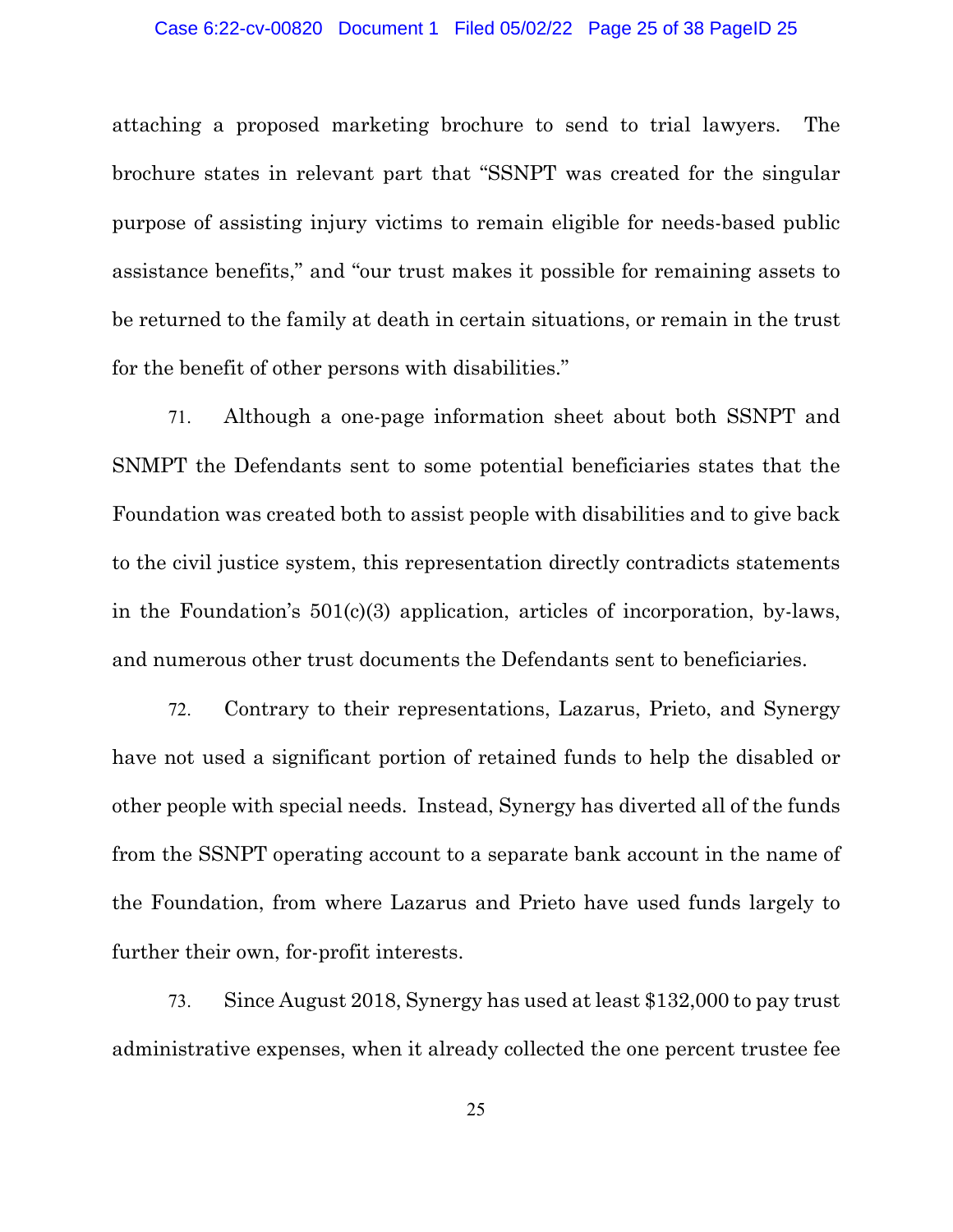#### Case 6:22-cv-00820 Document 1 Filed 05/02/22 Page 26 of 38 PageID 26

purportedly to pay those same expenses. Synergy financial statements indicate that since 2015 the annual trustee fee has exceeded the trusts' administrative expenses – leaving no need for use of retained funds to pay those expenses. Synergy's use of retained funds to purportedly cover expenses, while also collecting the one percent trustee fee, did not reduce the amounts charged to beneficiaries for administrative costs.

74. The Defendants also used retained funds to pay administrative expenses that had nothing to do with the trusts. For example, they used retained funds to pay the premiums on a *Synergy* business insurance policy.

75. In addition, Synergy has spent at least \$300,000 on donations to trial lawyers' organizations or charities of which the Defendants are a member or have friends and acquaintances who serve in important positions in them that have nothing to do with assisting disabled persons. Some organizations were not even  $501(c)(3)$  non-profits. Numerous emails among Lazarus, Prieto and their Synergy partners make it clear that the main criteria for choosing recipients of the beneficiaries' retained funds was to promote Synergy's forprofit business interests. Among the recipients of Synergy's largesse with retained funds have been golf tournaments, beach parties, and a holiday party organized by legal friends, clients, and acquaintances of Lazarus and his Synergy partners.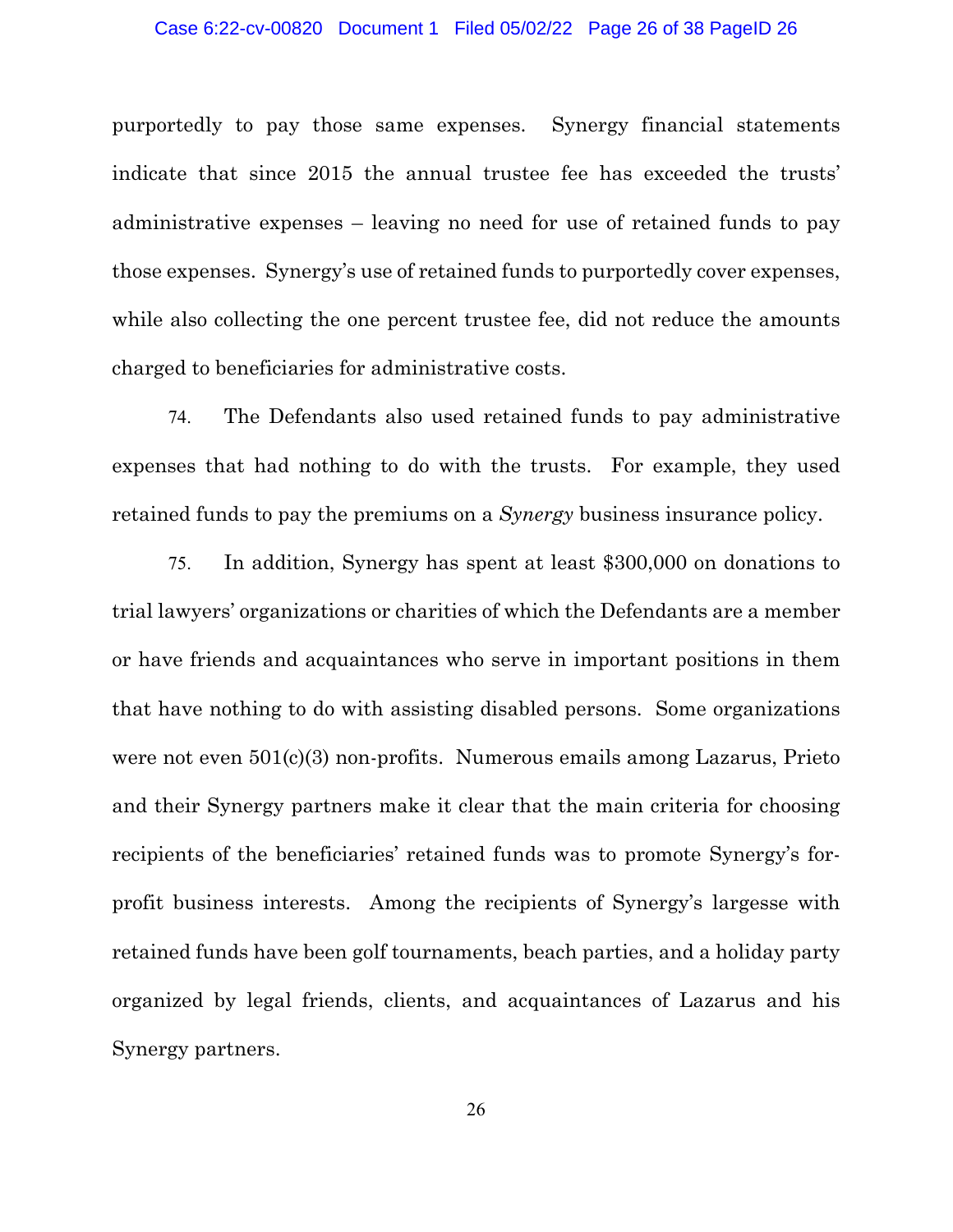#### Case 6:22-cv-00820 Document 1 Filed 05/02/22 Page 27 of 38 PageID 27

76. Lazarus and Prieto have confirmed the purpose of these disbursements of retained funds in internal emails. For example, Lazarus wrote in a December 10, 2015 email that Synergy should sponsor an event at the request of a fellow lawyer because "this is targeted to the legal community so it does give us good bang for the buck." In another instance, Prieto agreed to contribute \$1,000 to a golf tournament organized by a lawyer who another Synergy lawyer described as "my best client" who had recently arranged for money to be spent on Synergy financial products.

- 77. Other examples include:
- a. In June 2015, Synergy used retained funds to pay \$15,000 to a group of trial lawyers who had achieved large settlements. In March 2015, Lazarus had sent the group's founder, a client of Lazarus, a proposal for an "exclusive annual sponsorship" by which Synergy could attend group social events, provide webinars, and be recognized as a sponsor in membership emails and "business partner" on the group's website. Soon after Synergy's \$15,000 payment, in November 2015, Prieto prepared a presentation for Lazarus to make to that group about all of Synergy's lines of business titled "Synergy Settlement Services: Allowing Trial Lawyers to Focus on What They Do Best."
- b. In January 2016, Synergy used retained funds to pay the professional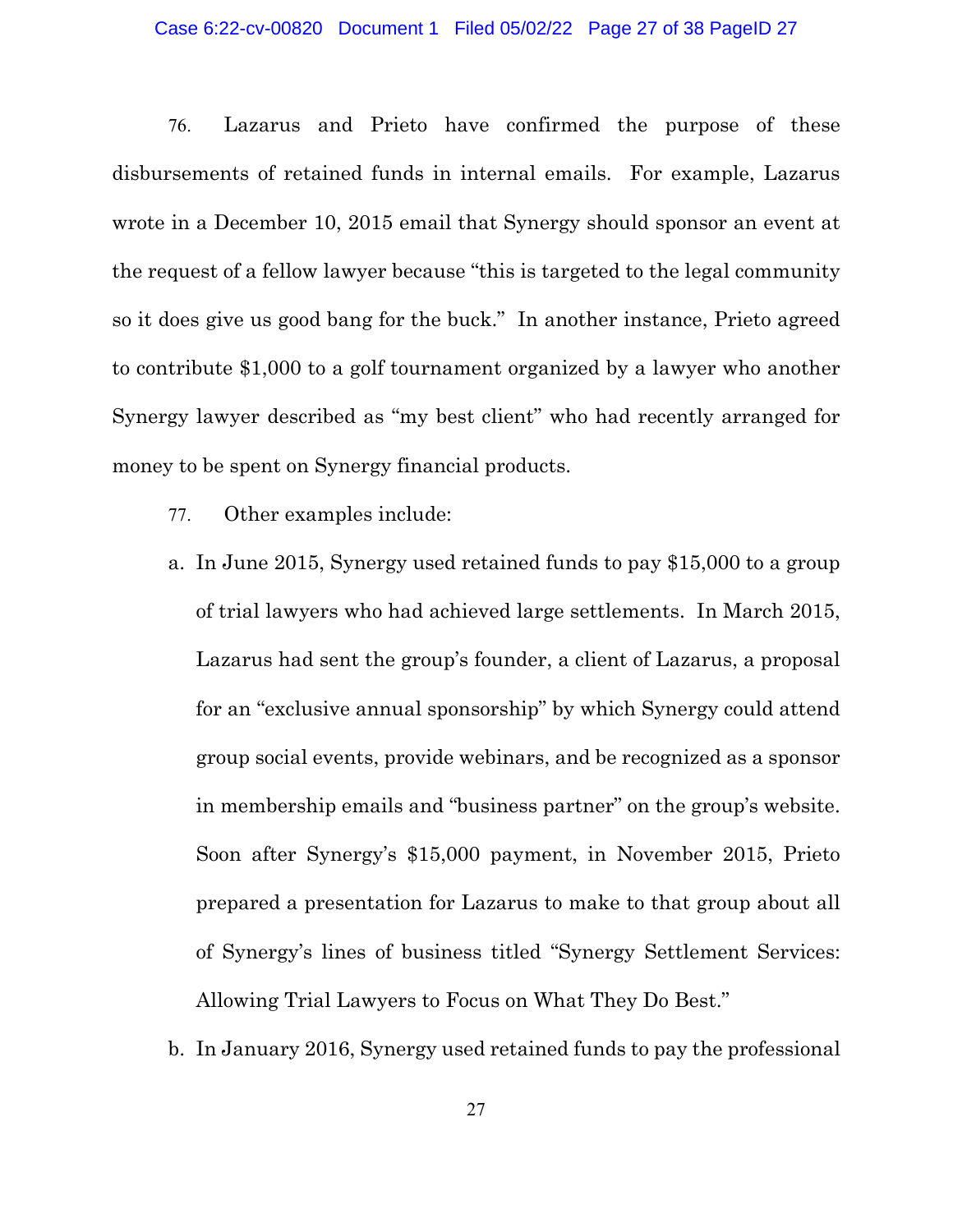dues for Synergy employees to be named as sponsoring fellows of a think tank created by trial lawyers.

- c. From 2015 through 2018, Synergy used retained funds to pay for a named sponsorship at a holiday event for the lawyer alumni group of a private high school in Tampa. Synergy made the payments at the request of a lawyer who frequently refers business to Synergy.
- d. In June 2015, June 2016 and July 2017, Synergy used retained funds to pay for a named sponsorship at judicial luncheons hosted by a legal mentoring organization for worker's compensation lawyers.
- e. In August 2015, July 2016 and July 2017, Synergy used retained funds to pay for a named sponsorship at a beach party held by a trial lawyer association unrelated to the disabled community.
- f. In November 2015, Synergy sponsored a project involving a trial lawyer for construction activities in a Berber village in Morocco unrelated to the disabled community.

## **V. VIOLATIONS ALLEGED**

## **COUNT I**

# **Violations of Section 17(a)(1) of the Securities Act (Against All Defendants)**

78. The Commission repeats and realleges Paragraphs 1 through 77 of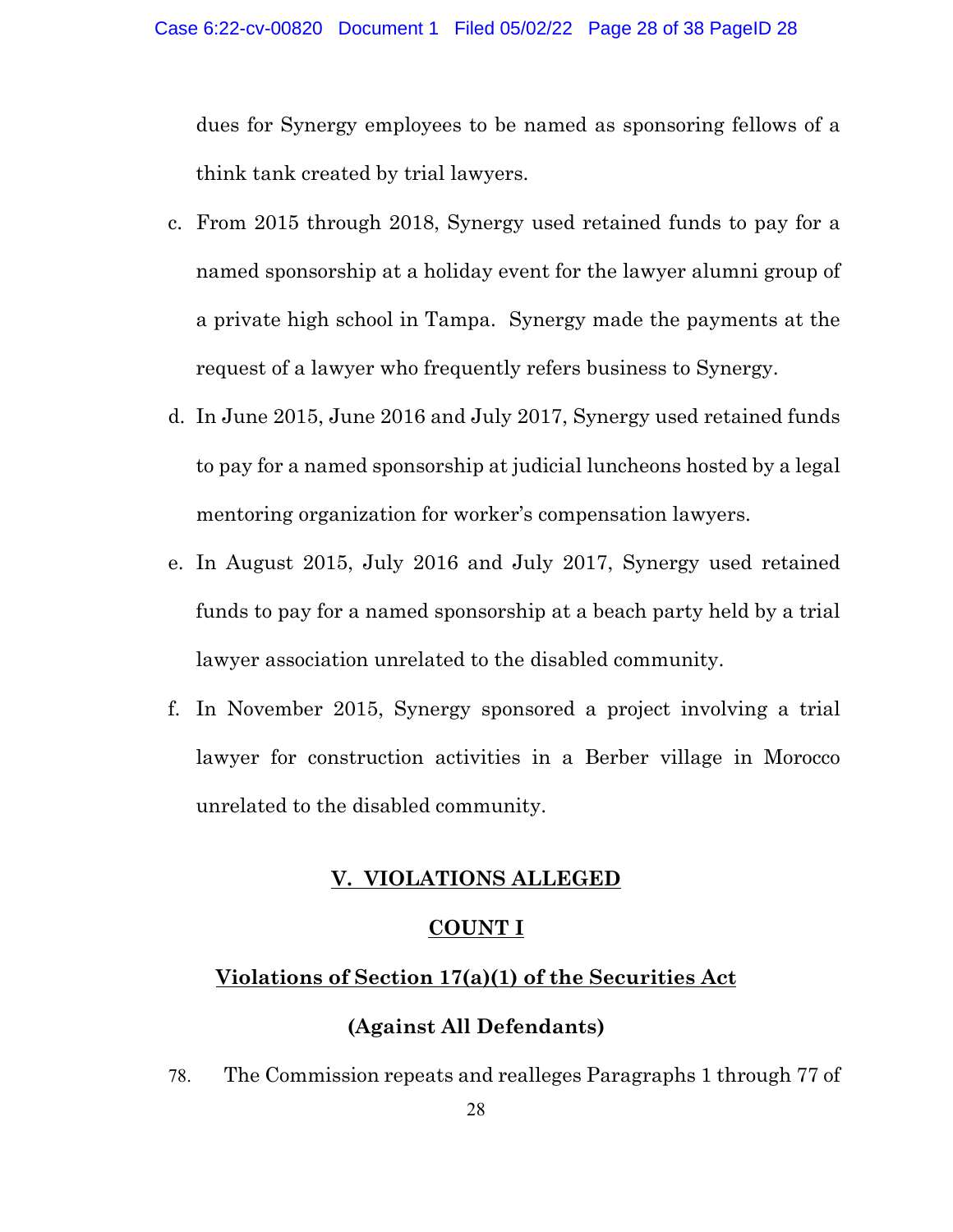its Complaint as if incorporated herein.

79. From no later than May 2015 to the present, the Defendants, in the offer or sale of any securities by the use of any means or instruments of transportation or communication in interstate commerce or by use of the mails, directly or indirectly, knowingly or severely recklessly, employed any device, scheme or artifice to defraud.

80. By reason of the foregoing, the Defendants violated, and, unless enjoined, are reasonably likely to continue to violate, Section 17(a)(1) of the Securities Act, 15 U.S.C. § 77q(a)(1).

### **COUNT II**

## **Violations of Section 17(a)(2) of the Securities Act**

## **(Against All Defendants)**

81. The Commission repeats and realleges Paragraphs 1 through 77 of its Complaint as if incorporated herein.

82. From no later than May 2015 through the present, the Defendants, in the offer or sale of any securities by the use of any means or instruments of transportation or communication in interstate commerce or by use of the mails, directly or indirectly, negligently obtained money or property by means of untrue statements of material facts or omissions to state material facts necessary to make the statements made, in light of the circumstances under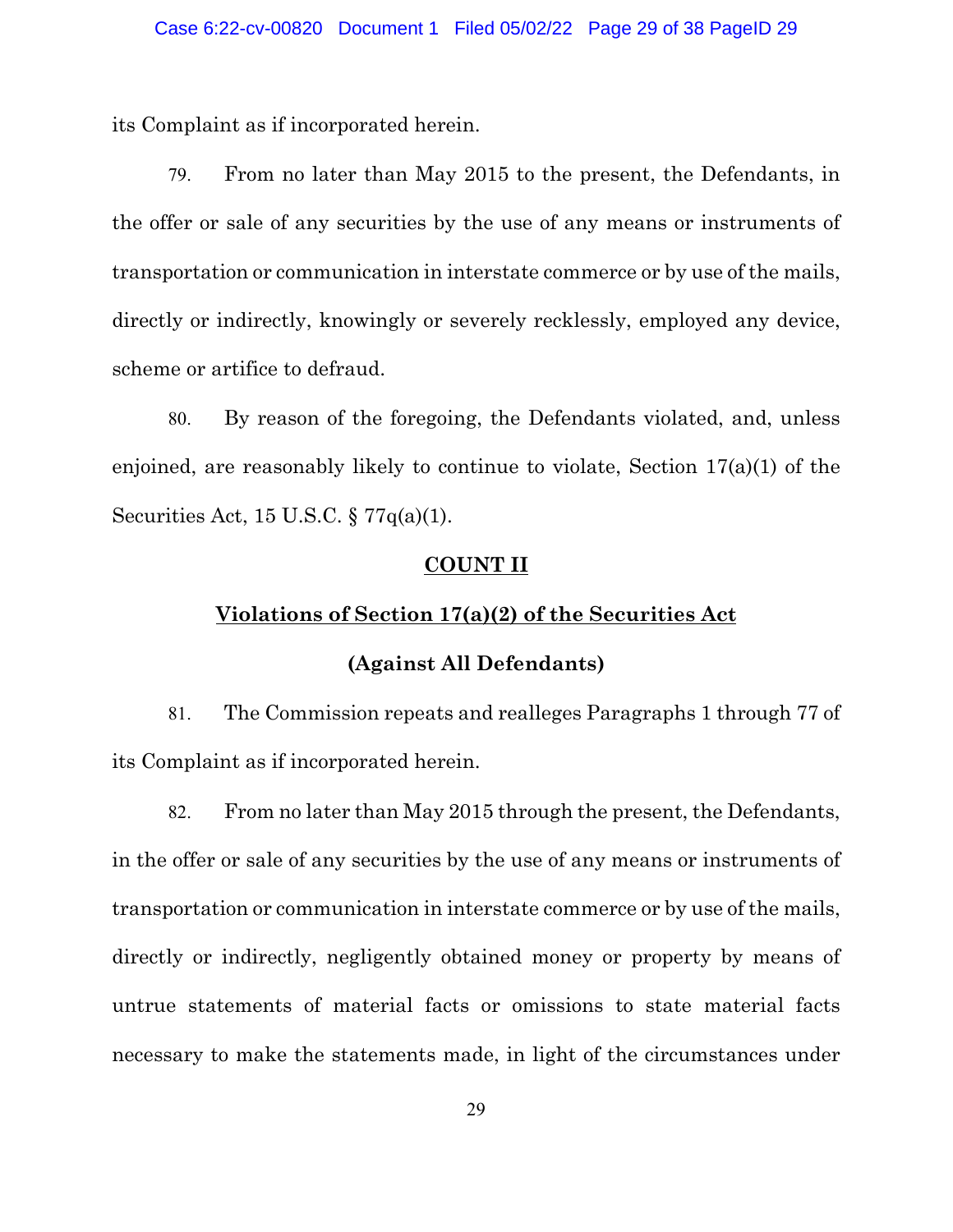which they were made, not misleading.

83. By reason of the foregoing, the Defendants violated, and, unless enjoined, are reasonably likely to continue to violate, Section 17(a)(2) of the Securities Act, 15 U.S.C. § 77q(a)(2).

#### **COUNT III**

## **Violations of Section 17(a)(3) of the Securities Act**

## **(Against All Defendants)**

84. The Commission repeats and realleges Paragraphs 1 through 77 of its Complaint as if incorporated herein.

85. From no later than May 2015 through the present, the Defendants, in the offer or sale of any securities by the use of any means or instruments of transportation or communication in interstate commerce or by use of the mails, directly or indirectly, negligently engaged in transactions, practices and courses of business which operated or would have operated as a fraud or deceit upon the purchasers and prospective purchasers of such securities.

86. By reason of the foregoing, the Defendants violated, and, unless enjoined, are reasonably likely to continue to violate, Section 17(a)(3) of the Securities Act, 15 U.S.C. § 77q(a)(3).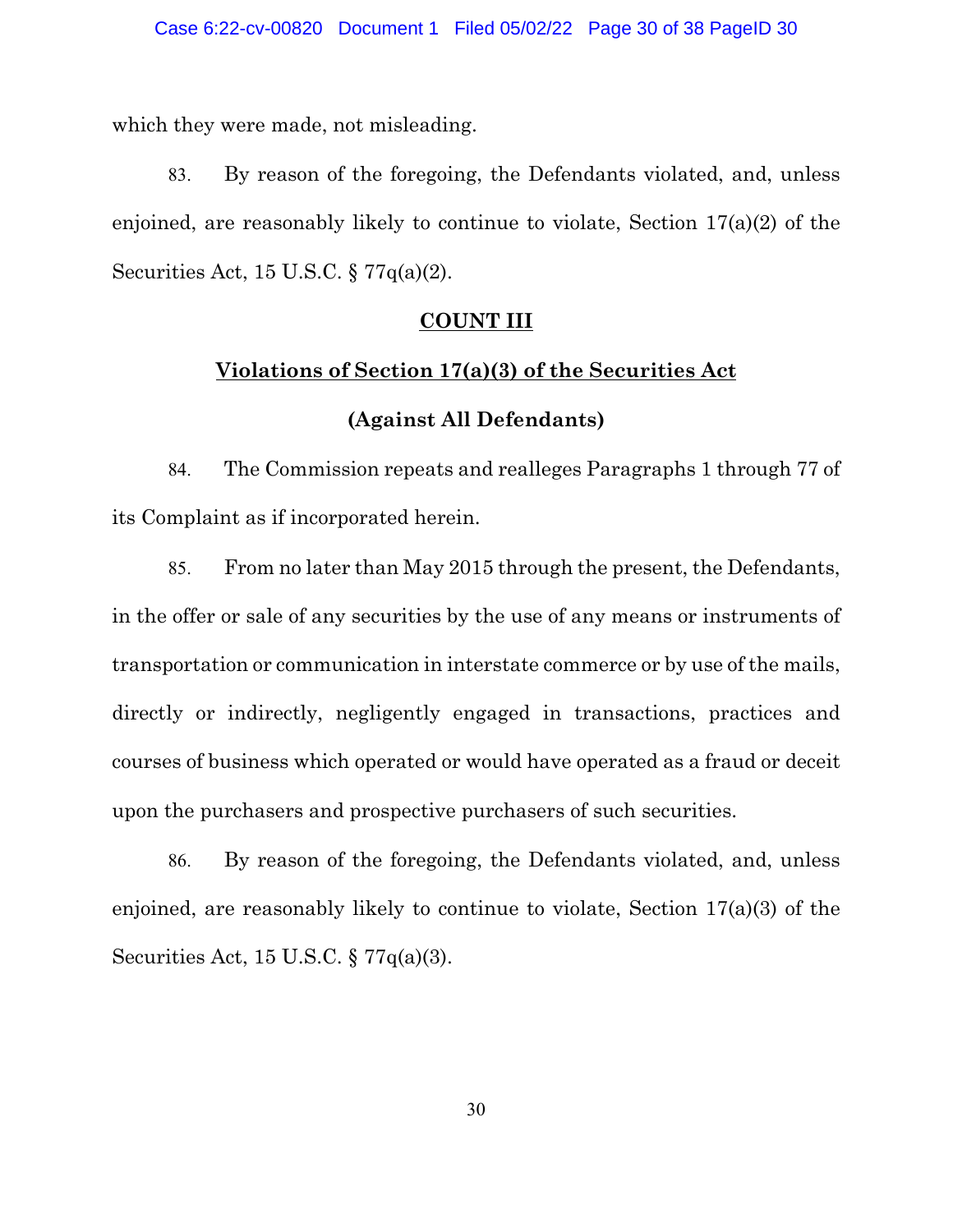Case 6:22-cv-00820 Document 1 Filed 05/02/22 Page 31 of 38 PageID 31

### **COUNT IV**

# **Violations of Section 10(b) and Rule 10b-5(a) of the Exchange Act (Against All Defendants)**

87. The Commission repeats and realleges Paragraphs 1 through 77 of its Complaint as if incorporated herein.

88. From no later than May 2015 through the present, the Defendants, directly and indirectly, by use of any means or instrumentality of interstate commerce, or of the mails, knowingly or severely recklessly employed any device, scheme or artifice to defraud in connection with the purchase or sale of any security.

89. By reason of the foregoing, the Defendants violated, and, unless enjoined, are reasonably likely to continue to violate, Section 10(b) and Rule 10b-5(a) of the Exchange Act, 15 U.S.C. § 78j(b), and 17 C.F.R. § 240.10b-5(a).

### **COUNT V**

# **Violations of Section 10(b) and Rule 10b-5(b) of the Exchange Act (Against All Defendants)**

90. The Commission repeats and realleges Paragraphs 1 through 77 of its Complaint as if incorporated herein.

91. From no later than May 2015 through the present, the Defendants, directly and indirectly, by use of any means or instrumentality of interstate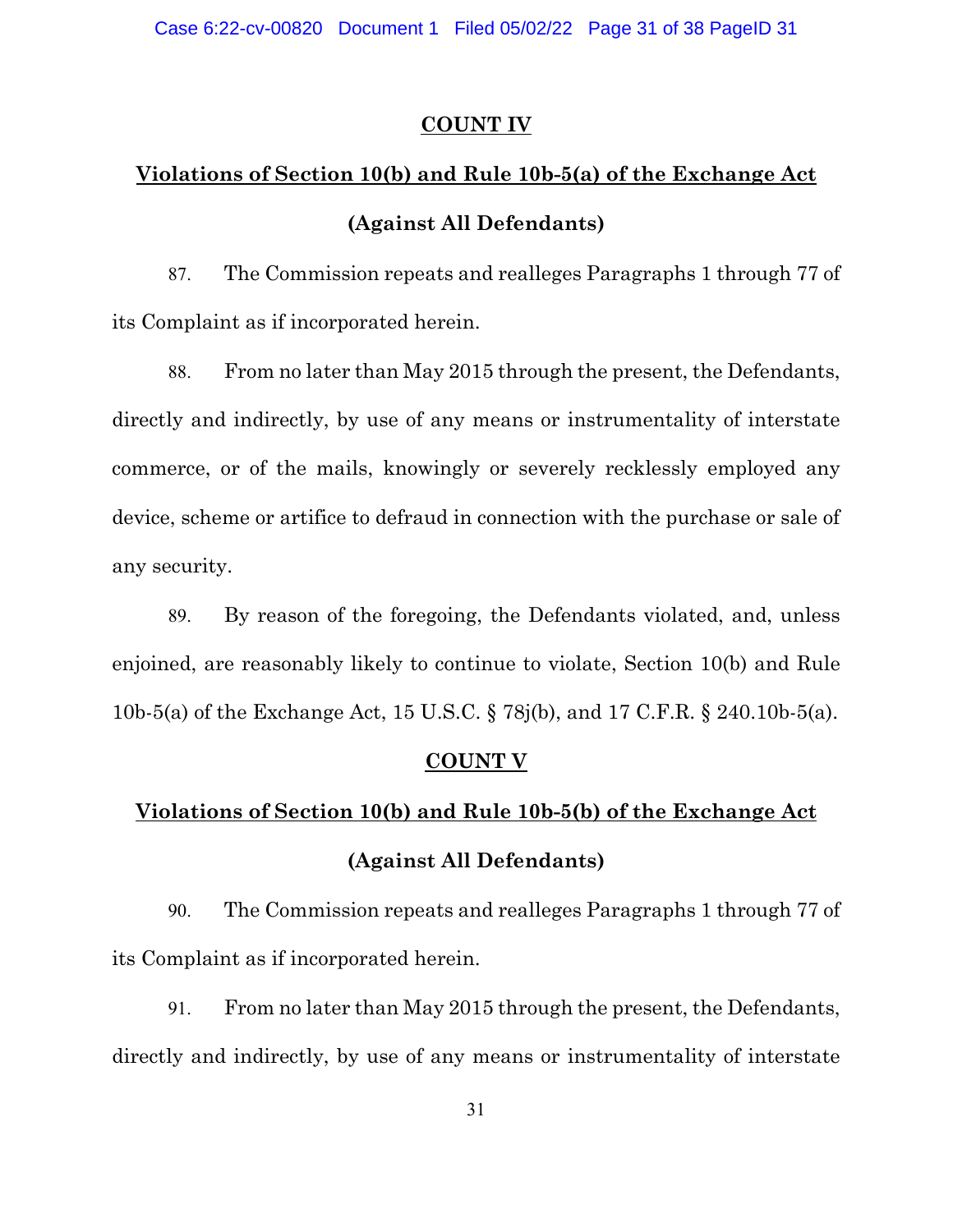commerce, or of the mails, knowingly or severely recklessly made untrue statements of material facts and omitted to state material facts necessary in order to make the statements made, in light of the circumstances under which they were made, not misleading in connection with the purchase or sale of any security.

92. By reason of the foregoing, the Defendants violated, and, unless enjoined, are reasonably likely to continue to violate, Section 10(b) and Rule 10b-5(b) of the Exchange Act, 15 U.S.C. § 78j(b), and 17 C.F.R. § 240.10b-5(b).

#### **COUNT VI**

# **Violations of Section 10(b) and Rule 10b-5(c) of the Exchange Act (Against All Defendants)**

93. The Commission repeats and realleges Paragraphs 1 through 77 of its Complaint as if incorporated herein.

94. From no later than May 2015 through the present, the Defendants, directly and indirectly, by use of any means or instrumentality of interstate commerce, or of the mails, knowingly or severely recklessly engaged in acts, practices and courses of business which operated or would have operated as a fraud or deceit upon any person in connection with the purchase or sale of any security.

95. By reason of the foregoing, the Defendants violated, and, unless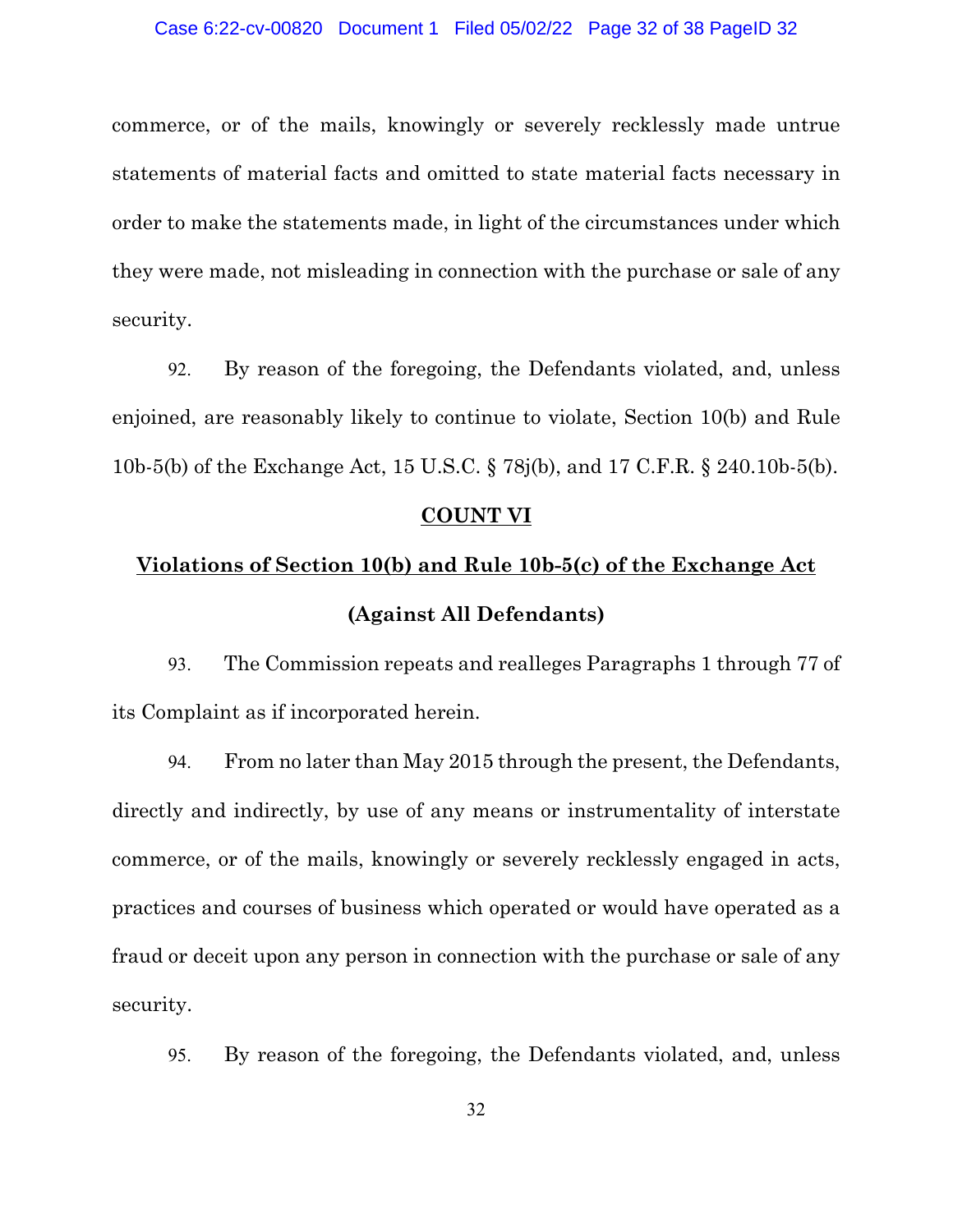enjoined, are reasonably likely to continue to violate, Section 10(b) and Rule 10b-5(c) of the Exchange Act, 15 U.S.C. § 78j(b), and 17 C.F.R. § 240.10b-5(c).

### **COUNT VII**

# **Violations of Sections 5(a) and 5(c) of the Securities Act (Against Synergy, Lazarus, and Prieto)**

96. The Commission repeats and realleges Paragraphs 1 through 64 of its Complaint as if incorporated herein.

97. From no later than May 2015 through the present, Synergy, Lazarus and Prieto, directly or indirectly, have made use of the means or instruments of transportation or communication in interstate commerce or of the mails to sell securities, when no registration statement was in effect with the Commission as to such securities, and have made use of the means or instruments of transportation or communication in interstate commerce or of the mails to offer to sell such securities when no registration statement had been filed with the Commission as to such securities.

98. There were no applicable exemptions from registration.

99. By reason of the foregoing, Synergy, Lazarus and Prieto violated, and, unless enjoined, are reasonably likely to continue to violate, Sections 5(a) and 5(c) of the Securities Act, 15 U.S.C. § 77e(a), (c).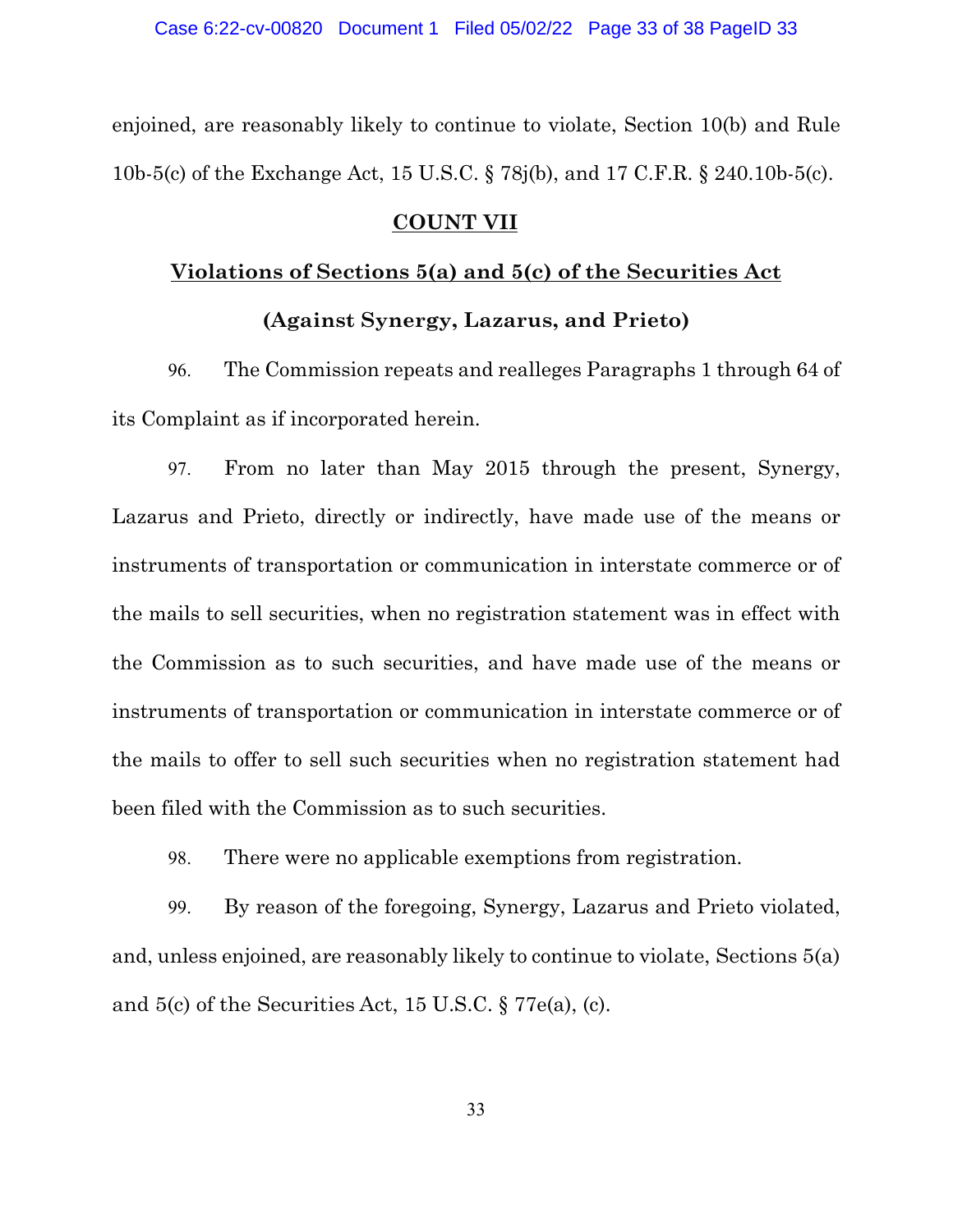## **COUNT VIII**

## **Violations of Section 206(1) of the Advisers Act**

## **(Against Synergy, Lazarus, and Prieto)**

100. The Commission repeats and realleges Paragraphs 1 through 77 of its Complaint as if incorporated herein.

101. From no later than May 2015 through the present, Synergy, Lazarus and Prieto, by engaging in the conduct set forth above, directly or indirectly, knowingly or severely recklessly, through use of the mails or the means or instrumentalities of interstate commerce, and while engaged in the business of advising others for compensation as to the advisability of investing in, purchasing, or selling securities, employed devices, schemes, or artifices to defraud.

102. By reason of the foregoing, Synergy, Lazarus and Prieto violated, and, unless enjoined, are reasonably likely to continue to violate, Section 206(1) of the Advisers Act, 15 U.S.C. § 80b-6(1).

## **COUNT IX**

## **Violations of Section 206(2) of the Advisers Act**

## **(Against Synergy, Lazarus, and Prieto)**

103. The Commission repeats and realleges Paragraphs 1 through 77 of its Complaint as if incorporated herein.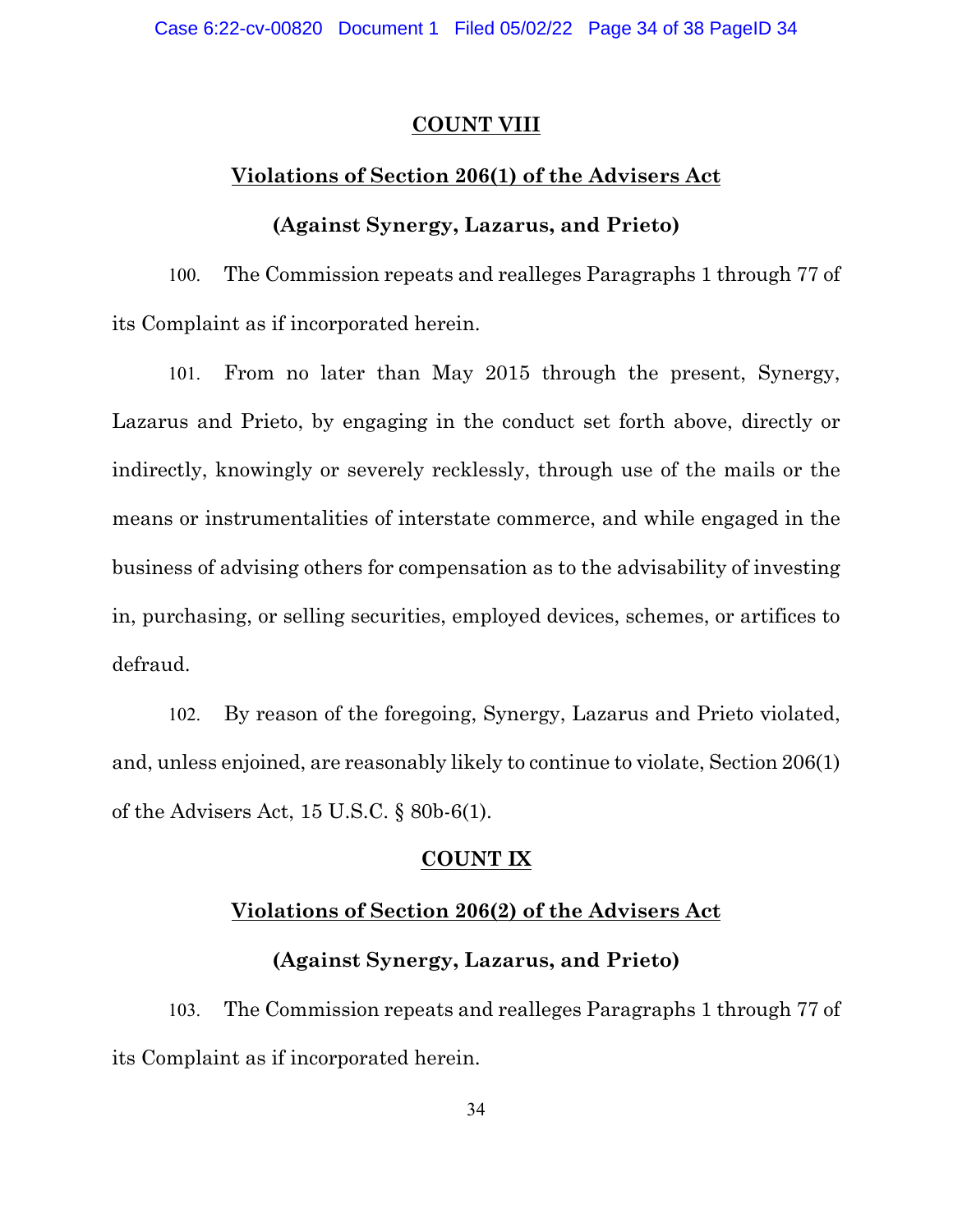#### Case 6:22-cv-00820 Document 1 Filed 05/02/22 Page 35 of 38 PageID 35

104. From no later than May 2015 through the present, Synergy, Lazarus and Prieto, by engaging in the conduct set forth above, directly or indirectly, knowingly or severely recklessly, through use of the mails or the means or instrumentalities of interstate commerce, and while engaged in the business of advising others for compensation as to the advisability of investing in, purchasing, or selling securities, engaged in acts, practices, or courses of business which operated or would operate as a fraud or deceit upon clients or prospective clients.

105. By reason of the foregoing, Synergy, Lazarus and Prieto violated, and, unless enjoined, are reasonably likely to continue to violate, Section 206(2) of the Advisers Act, 15 U.S.C. § 80b-6(2).

## **COUNT X**

# **Violations of Section 206(4) and Rule 206(4)-8 of the Advisers Act (Against Synergy, Lazarus, and Prieto)**

106. The Commission repeats and realleges Paragraphs 1 through 77 of its Complaint as if incorporated herein.

107. From no later than May 2015 through the present, Synergy, Lazarus and Prieto each acted as investment advisers, as defined by Section  $202(a)(11)$  of the Advisers Act, 15 U.S.C. § 80b-2(a)(11), to SSNPT and SMNPT and their beneficiaries.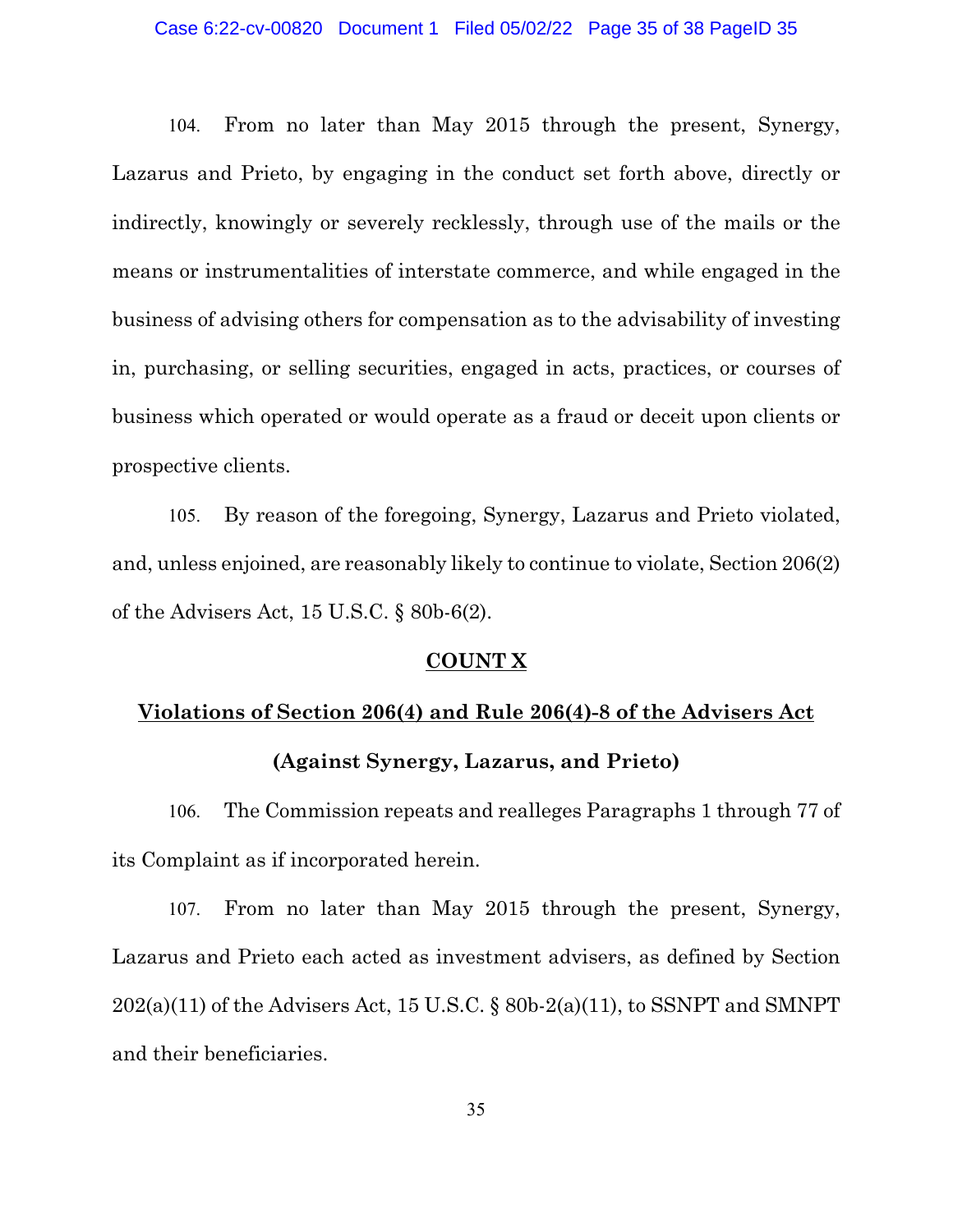#### Case 6:22-cv-00820 Document 1 Filed 05/02/22 Page 36 of 38 PageID 36

108. At all relevant times, SSNPT and SMNPT operated as a pooled investment vehicle, as defined by Rule 206(4)-8(b) under the Advisers Act, 17 C.F.R. § 275.206(4)-8(b).

109. Synergy, Lazarus and Prieto, by engaging in the acts and conduct alleged above, while acting as investment advisers to a pooled investment vehicle, by use of the means and instrumentalities of interstate commerce and of the mails, made untrue statements of a material fact or omitted to state a material fact necessary to make the statements made, in the light of the circumstances under which they were made, not misleading, to any investor or prospective investor in SSNPT and SMNPT, and otherwise engaged in acts, practices or courses of business that were fraudulent, deceptive, or manipulative with respect to any investor or prospective investor in SSNPT and SMNPT.

110. By reason of the foregoing, Synergy, Lazarus and Prieto violated, and, unless enjoined, are reasonably likely to continue to violate, Section 206(4) of the Advisers Act, 15 U.S.C. § 80b-6(4), and Rule 206(4)-8 thereunder, 17 C.F.R. § 275.206(4)-8.

#### **VI. RELIEF REQUESTED**

**WHEREFORE**, the Commission respectfully requests the Court find the Defendants committed the violations alleged, and: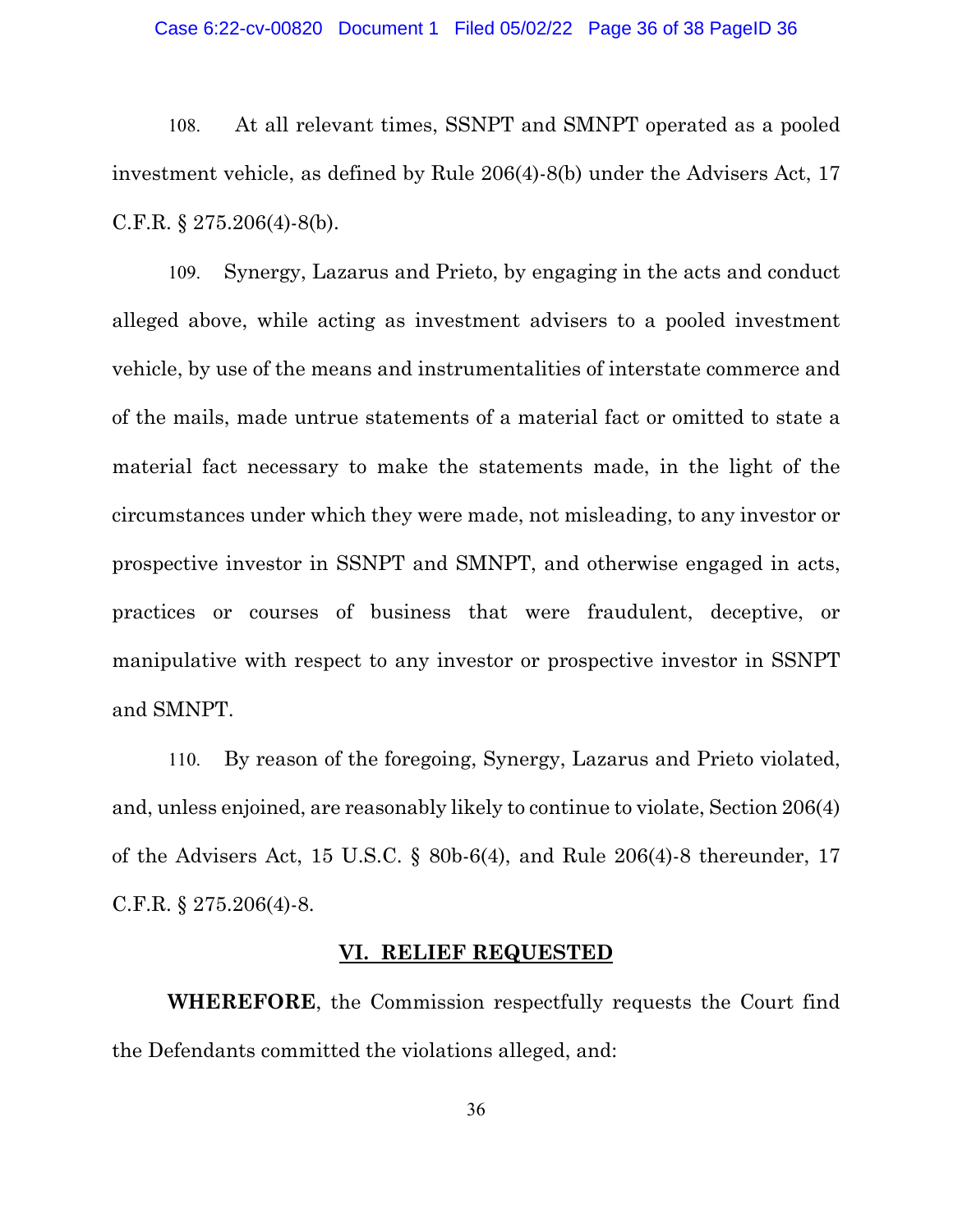#### **A**.

## **Permanent Injunction**

Issue a Permanent Injunction restraining and enjoining the Defendants, their officers, agents, servants, employees, attorneys, and all persons in active concert or participation with them, and each of them, from violating the federal securities laws alleged in this Complaint.

## **B.**

#### **Disgorgement**

Issue an Order directing the Defendants to disgorge all ill-gotten gains, including prejudgment interest, resulting from the acts or courses of conduct alleged in this Complaint.

## **C.**

## **Penalties**

Issue an Order directing Synergy, Special Needs Law Firm, Lazarus and Prieto to pay civil money penalties pursuant to Section 20(d) of the Securities Act, 15 U.S.C. § 77t(d), Section 21(d) of the Exchange Act, 15 U.S.C. § 78u(d), and Section 209(e) of the Advisers Act, 15 U.S.C. § 80b-9(e).

## **D.**

## **Further Relief**

Grant such other and further relief as may be necessary and appropriate.